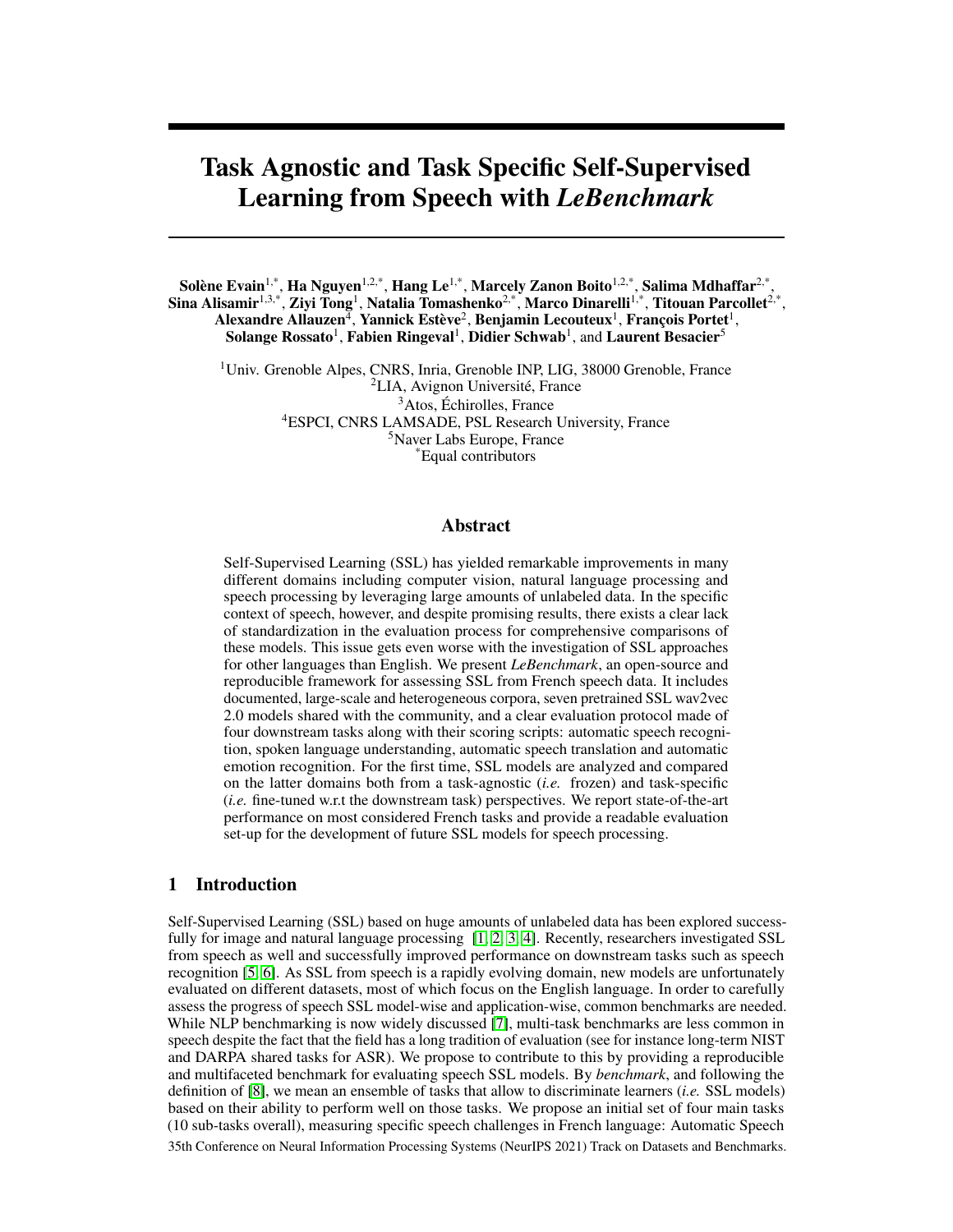Recognition (ASR), Spoken Language Understanding (SLU), Speech Translation (AST) and Emotion Recognition (AER). This enables to assess the impact of pre-trained speech models that differ along several dimensions: language used for pre-training (French, English, multilingual), amount of raw speech used for SSL pre-training (1k, 3k or 7k hours), model size (base, large). For reproducibility, we also provide pre-trained SSL models learned on a large and heterogeneous collection of speech utterances and believe this is a strong contribution to speech technologies in French. This work extends a preliminary proposal [\[9\]](#page-10-5) with a bigger speech corpus for SSL, more SSL models evaluated and shared, as well as experiments comparing task agnostic models (*i.e.* SSL models trained with pre-training objective on general purpose data) and task specific models (*i.e.* SSL models obtained after task-adaptive pre-training [\[10\]](#page-10-6) or after fine-tuning for an ASR task). Our website shares models, scripts and results for better transparency and reproducibility of research in speech SSL.<sup>[1](#page-1-0)</sup>

# 2 Background

SSL has been recently proposed as an interesting alternative for data representation learning, as it requires no annotated data. Such learned representations have been very successful in vision [\[1,](#page-9-0) [2\]](#page-9-1) and NLP [\[11,](#page-10-7) [12\]](#page-10-8). SSL from speech consists of resolving *pseudo-tasks*, which do not require human annotation, as a pre-training for the real tasks to solve. These *pseudo-tasks* target predicting the next samples, or solving ordering problems. For instance, Autoregressive Predictive Coding (APC) considers the sequential structure of speech and predicts information about a future frame [\[13,](#page-10-9) [14\]](#page-10-10), whereas Contrastive Predictive Coding (CPC) distinguishes a future speech frame from distractor samples [\[5,](#page-10-1) [15\]](#page-10-11), which is an easier learning objective compared to APC. Such representations have been shown to improve performance in several speech tasks [\[16\]](#page-10-12), while being less sensitive to domain and/or language mismatch [\[6\]](#page-10-2) and being transferable to other languages [\[17\]](#page-10-13). In 2020, a strong speech SSL baseline appeared: the Wav2Vec2.0 model [\[18\]](#page-10-14) which relies on the CPC idea of [\[5,](#page-10-1) [15\]](#page-10-11) but with *discrete* speech units that are used as latent representations and fed to a Transformer network to build contextualized representations. Several other bi-directional encoders were also proposed recently: Speech-XLNet [\[19\]](#page-10-15), Mockingjay [\[20\]](#page-11-0) and [\[21\]](#page-11-1). A few recent studies were also related to multilingual SSL models trained on very large multilingual corpora [\[22,](#page-11-2) [23\]](#page-11-3).

While there are multiple evaluation benchmarks to assess pretrained models in NLP (see for instance [\[24\]](#page-11-4) for English, [\[25\]](#page-11-5) for French and [\[26\]](#page-11-6) for Korean), we are aware of only two similar initiatives for speech SSL models' evaluation: our own preliminary work [\[9\]](#page-10-5) and the Speech processing Universal PERformance Benchmark (SUPERB) [\[27\]](#page-11-7) which however targets English language only and does not share pre-trained SSL models as we do.

# <span id="page-1-1"></span>3 Gathering a Large and Heterogeneous Speech Collection in French

Recently, large multilingual corpora that include French have been made available, such as MLS [\[28\]](#page-11-8) (1,096 h), or voxpopuli [\[23\]](#page-11-3) (+4,500 h). However, these are restricted to either read or well-prepared speech, failing to provide diversity in the speech samples, such as accented, spontaneous and/or affective speech. In this work, we gathered a large variety of speech corpora in French that cover different accents (MLS, African Accented Speech, CaFE), acted emotions (GEMEP, CaFE, Att-Hack), telephone dialogues (PORTMEDIA), read (MLS, African Accented French, MaSS) and spontaneous sentences (CFPP2000, ESLO2, MPF, TCOF, NCCFr), broadcast speech (EPAC) and professional speech (Voxpopuli). Compared to MLS and Voxpopuli, our dataset is more diverse, carefully sourced and contains detailed metadata (speech type, and speaker gender). Moreover, it has a more realistic representation of speech turns in real life, compared to MLS and VoxPopuli (see average utterance duration in Table [1\)](#page-2-0). Statistics are reported in Table [1.](#page-2-0)

Pre-processing for SSL training: Recordings were segmented using time stamps from transcriptions. We retrieved, when available, speaker labels and gender information. Following [\[18\]](#page-10-14), we removed utterances shorter than 1 s, and longer than 30 s. When possible, overlapping speech sentences were also removed. When necessary, audio segments were converted to mono PCM 16 bits, 16 kHz.

**Small dataset** ( $\approx$  1k hours) is only composed of the MLS corpus for comparison with Wav2Vec2.0 [\[18\]](#page-10-14) which uses only read English speech. It is also gender balanced.

<span id="page-1-0"></span><sup>1</sup><http://lebenchmark.com>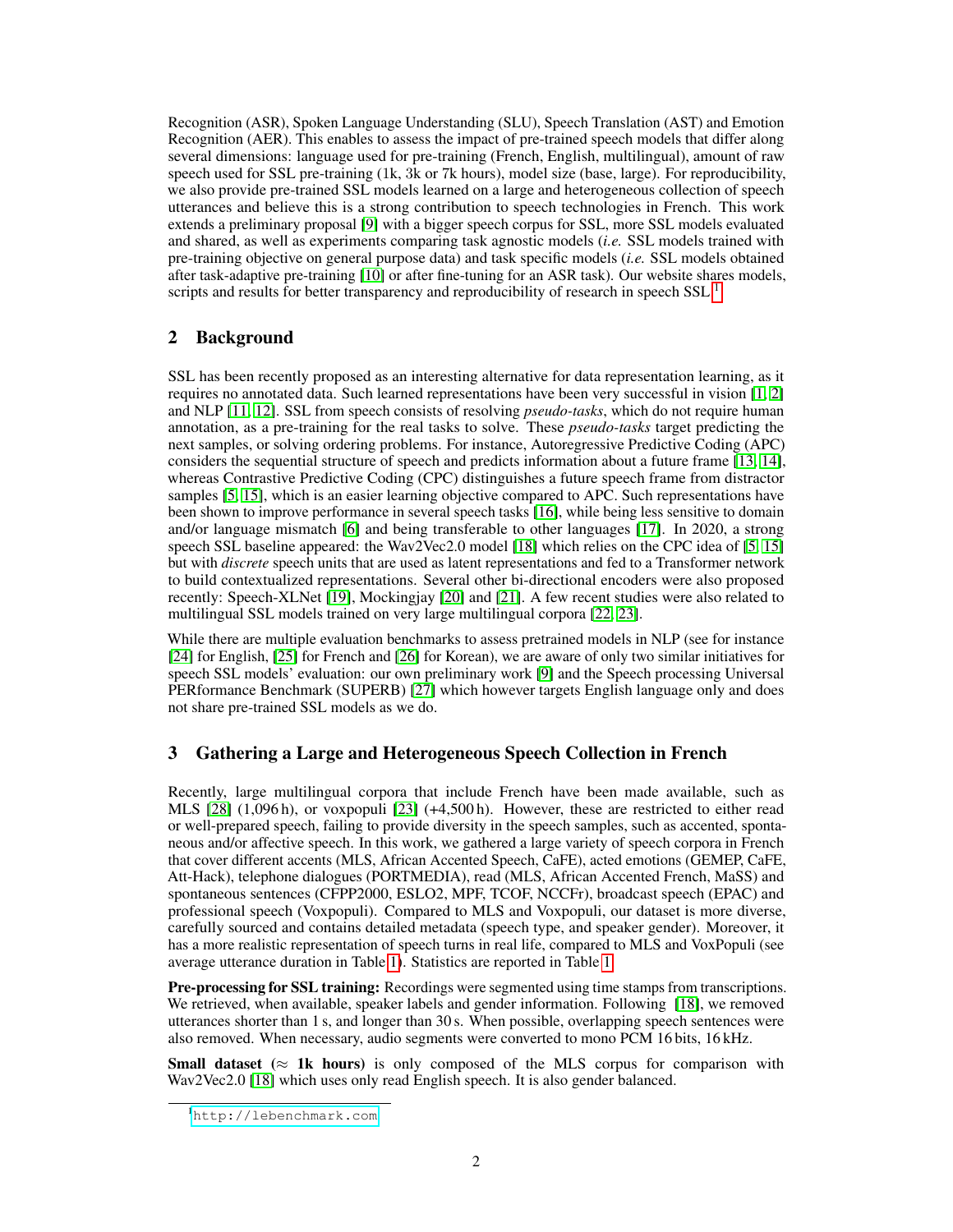<span id="page-2-0"></span>Table 1: Statistics for the speech corpora used to train SSL models according to gender information (male / female / unknown). The small dataset is from MLS only. Every dataset is composed of the previous one + additional data; MPF, TCOF and CFPP2000 appear twice with different stats as data extraction changed; duration: hour(s):minute(s).

| $\textbf{Corpus}_{\textit{License}}$ | # Utterances                      | <b>Duration</b>                | # Speakers          | <b>Mean Utt. Duration</b> | Speech type         |  |  |  |
|--------------------------------------|-----------------------------------|--------------------------------|---------------------|---------------------------|---------------------|--|--|--|
| Small dataset - 1K                   |                                   |                                |                     |                           |                     |  |  |  |
|                                      | 263,055                           | 1.096:43                       | 178                 | 15s                       |                     |  |  |  |
| MLS French $_{CCBY4.0}$ [28]         | 124,590/138,465/                  | 520:13/576:29/                 | $80/98/-$           | $15 s / 15 s / -$         | Read                |  |  |  |
|                                      |                                   | Medium dataset - 3K            |                     |                           |                     |  |  |  |
| African Accented                     | 16.402                            | 18:56                          | $\overline{232}$    | 4s                        |                     |  |  |  |
| French $_{A\,pache2.0}$ [29]         | 373 / 102 / 15,927                | $-1 - 18:56$                   | 48/36/148           | $-1-1-$                   | Read                |  |  |  |
|                                      | 36,339                            | 27:02                          | $\overline{20}$     | 2.7s                      | Acted               |  |  |  |
| Att-Hack $_{CCBYNCND}$ [30]          | 16,564/19,775/                    | $12:07/14:54/-$                | $9/11/-$            | $2.6 s / 2.7 s$ / -       | Emotional           |  |  |  |
|                                      | 936                               | 1:09                           | $\overline{12}$     | 4.4s                      | Acted               |  |  |  |
| $CaFE_{CCNC}$ [31]                   | $468/468/-$                       | $0:32/0:36/-$                  | $6/6/-$             | $4.2 s / 4.7 s / -$       | Emotional           |  |  |  |
| $CFPP2000_{CCBYNCSA}$ *              | 9853                              | 16:26                          | 49                  | 6s                        |                     |  |  |  |
| [32]                                 | 166 / 1,184 / 8,503               | 0:14/1:56/14:16                | 2/4/43              | 5s/5s/6s                  | Spontaneous         |  |  |  |
|                                      | 62,918                            | 34:12                          | 190                 | $\overline{1.9s}$         |                     |  |  |  |
| $ESLO2_{NC}$ [33]                    | 30.440 / 32.147 / 331             | 17:06 / 16:57 / 0:09           | 68/120/2            | 2s/1.9s/1.7s              | Spontaneous         |  |  |  |
|                                      | 623,250                           | 1.626:02                       | Unk                 | 9s                        | Radio               |  |  |  |
| EPAC <sup>**</sup> $NC$ [34]         | 465,859/157,391/                  | $1,240:10/385:52/-$            | $-1 - 1 -$          | $-1-1-$                   | <b>Broadcasts</b>   |  |  |  |
|                                      | 1,236                             | 0:50                           | 10                  | 2.5s                      | Acted               |  |  |  |
| GEMEP <sub>NC</sub> [35]             | $616/620/-$                       | $0:24/0:26/-$                  | $5/5/-$             | $2.4 s / 2.5 s / -$       | Emotional           |  |  |  |
|                                      | 19.527                            | 19:06                          | $\overline{114}$    | $\overline{3.5s}$         | Spontaneous         |  |  |  |
| MPF [36], [37]                       | 5,326 / 4,649 / 9,552             | 5:26/4:36/9:03                 | 36/29/49            | 3.7 s / 3.6 s / 3.4 s     |                     |  |  |  |
| PORTMEDIA $_{NC}$                    | 19.627                            | 38:59                          | 193                 | 7.1s                      | Acted telephone     |  |  |  |
| $(French)$ [38]                      | $9,294/10,333/-$                  | $19:08 / 19:50/-$              | $84/109/-$          | $7.4 s / 6.9 s / -$       | dialogue            |  |  |  |
| <b>TCOF</b>                          | 58,722                            | 53:59                          | 749                 | 3.3s                      | Spontaneous         |  |  |  |
| (Adults) [39]                        | 10,377 / 14,763 / 33,582          | 9:33 / 12:39 / 31:46           | 119 / 162 / 468     | 3.3 s / 3.1 s / 3.4 s     |                     |  |  |  |
| <b>Medium dataset total</b>          | 1,111,865                         | 2.933:24                       |                     |                           |                     |  |  |  |
|                                      | 664,073 / 379,897 / 67,895        | 1.824:53 / 1.034:15 / 74:10    |                     |                           |                     |  |  |  |
|                                      |                                   | Large dataset - 7K             |                     |                           |                     |  |  |  |
| <b>MaSS</b> [40]                     | 8.219                             | 19:40                          | Unk                 | 8.6s                      | Read                |  |  |  |
|                                      | $8.219/-/-$                       | $19:40/-/-$                    | $-1 - 1 -$          | $8.6 s/-1$                |                     |  |  |  |
|                                      | 29.421                            | 26:35                          | 46                  | 3s                        |                     |  |  |  |
| $NCCFr_{NC}$ [41]                    | 14,570 / 13,922 / 929             | 12:44 / 12:59 / 00:50          | 24/21/1             | 3s/3s/3s                  | Spontaneous         |  |  |  |
| Voxpopuli $_{CC0}$ [23]              | Unk<br>29s<br>4.532:17<br>568.338 |                                | Professional speech |                           |                     |  |  |  |
| <b>Unlabeled</b>                     | $-1-1-$                           | $-1 - 14,532:17$               | $-1-1-$             | $-1-1-$                   |                     |  |  |  |
| Voxpopuli $_{CC0}$ [23]              | 76.281                            | 211:57                         | 327                 | 10s                       | Professional speech |  |  |  |
| transcribed                          | $-1-1-$                           | $-1 - 1211:57$                 | $-1-1-$             | $-1-1-$                   |                     |  |  |  |
|                                      | 1,814,242                         | 7,739:22                       |                     |                           |                     |  |  |  |
| Large dataset total***               | 682,322 / 388,217 / 99,084        | 1,853:02 / 1,041:07 / 4,845:07 |                     |                           |                     |  |  |  |
|                                      |                                   |                                |                     |                           |                     |  |  |  |

\*Composed of audio files not included in the CEFC corpus v2.1, 02/2021; \*\*speakers are not uniquely identified.; \*\*\*Stats of CFPP2000, MPF and TCOF have changed a bit due to a change in data extraction; License: CC=Creative Commons; NC=non-commercial; BY= Attribution; SA= Share Alike; ND = No Derivative works; CC0 = No Rights Reserved

Medium dataset ( $\approx$  3k hours) includes 2,933 h of speech, from which 1,115 h is read speech, 1,626 h broadcast speech, 123 h spontaneous speech, 38 h acted telephone dialogues, and 29 h acted emotional speech. Regarding gender, we collected 1,824 h of speech from male speakers, 1,034 h from female speakers, and 74 h from unknown gender.

**Large dataset** ( $\approx$  7.7k hours) has 4 additional corpora: MaSS, NCCFr and Voxpopuli (unlabeled + transcribed). It includes 7,739 h of speech, from which 1,135 h is read speech, 1,626 h broadcast speech, 165 h spontaneous speech, 38 h acted telephone dialogues, 29 h acted emotional speech, and 4744 h professional speech. Except for NCCFr, no info about gender is given in the added datasets.

# 4 Training and Sharing SSL Models

*LeBenchmark* provides seven Wav2Vec2.0 models [\[18\]](#page-10-14) pretrained on the gathered French data described in Section [3.](#page-1-1) Following [\[18\]](#page-10-14), two different Wav2Vec2.0 architectures (*large* and *base*) are coupled with our *small* (1K), *medium* (3K) and *large* (7K) corpus to form our set of Wav2Vec2.0 models: W2V2-Fr-1K-*base*, W2V2-Fr-1K-*large*, W2V2-Fr-3K-*base*, W2V2-Fr-3K-*large*, W2V2-Fr-7K-*base*, W2V2-Fr-7K-*large*. We also provide a specific model (W2V2-Fr-2.7K-*base*) trained on a subset of our *medium* set only containing MLS and EPAC (2.7K hours of audio) to enable further investigation on the impact of spontaneous speech on SSL representations.

Hyperparameters and architectures for *base*<sup>[2](#page-2-1)</sup> and *large*<sup>[3](#page-2-2)</sup> are identical to the ones first introduced in [\[18\]](#page-10-14). W2V2-Fr-1K, W2V2-Fr-3K, W2V2-Fr-2.7K and W2V2-Fr-7K are trained respectively for

<span id="page-2-1"></span><sup>2</sup>[https://github.com/pytorch/fairseq/blob/main/examples/wav2vec/config/](https://github.com/pytorch/fairseq/blob/main/examples/wav2vec/config/pretraining/wav2vec2_base_librispeech.yaml) [pretraining/wav2vec2\\_base\\_librispeech.yaml](https://github.com/pytorch/fairseq/blob/main/examples/wav2vec/config/pretraining/wav2vec2_base_librispeech.yaml)

<span id="page-2-2"></span><sup>3</sup>[https://github.com/pytorch/fairseq/blob/main/examples/wav2vec/config/](https://github.com/pytorch/fairseq/blob/main/examples/wav2vec/config/pretraining/wav2vec2_large_librivox.yaml) [pretraining/wav2vec2\\_large\\_librivox.yaml](https://github.com/pytorch/fairseq/blob/main/examples/wav2vec/config/pretraining/wav2vec2_large_librivox.yaml)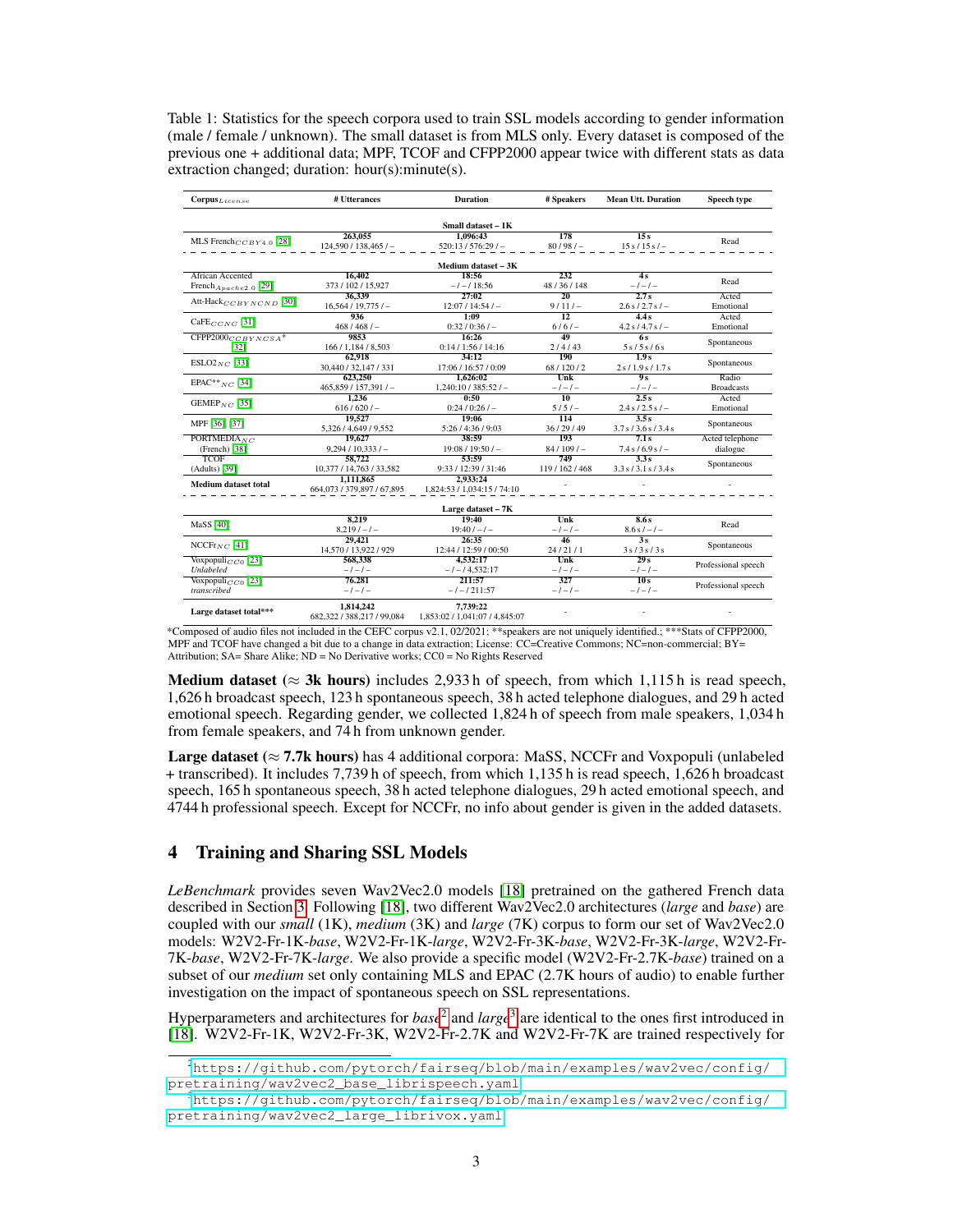200K, 500K, 500K and 500K updates on 4, 32, 32 and 64 Nvidia Tesla V100 (32GB), with one update corresponding to a call to the *.backward()* function in PyTorch. Detailed summary of the hyperparameters used to train our SSL models can be found in Table [2.](#page-3-0) In practice, training is stopped at a round number of updates once the loss observed on the development set of the MLS corpus reaches a stable point (learning curves are given in Appendix A.1).

Pre-trained Wav2Vec2.0 models are shared with the community via HuggingFace<sup>[4](#page-3-1)</sup> for further integration with well-known toolkits such as SpeechBrain [\[42\]](#page-12-7), Fairseq [\[43\]](#page-12-8) or Kaldi [\[44\]](#page-12-9).

Pre-existing Wav2Vec2.0 models obtained from Fairseq<sup>[5](#page-3-2)</sup> are also considered in downstream experiments. First, XLSR-53-*large* is used as a comparison to multilingual models. Then, W2V2-En-*base* and W2V2-En-*large* (LS9[6](#page-3-3)0) are used to assess English representations from LibriSpeech.<sup>6</sup>

<span id="page-3-0"></span>

| Model             | <b>Training data</b> | <b>Transformer blocks</b> | <b>Model dimension</b> | <b>Inner dimension</b> | <b>Heads</b> | <b>Updates</b> |
|-------------------|----------------------|---------------------------|------------------------|------------------------|--------------|----------------|
| W2V2-Fr-1K-base   | 1.096 h              | 12                        | 768                    | 3.072                  | 8            | 200K           |
| W2V2-Fr-1K-large  | 1.096 h              | 24                        | 1024                   | 4.096                  | 16           | 200K           |
| W2V2-Fr-2.7K-base | 2.773h               | 12                        | 768                    | 3.072                  | 8            | 500K           |
| W2V2-Fr-3K-base   | 2.933h               | 12                        | 768                    | 3.072                  | 8            | 500K           |
| W2V2-Fr-3K-large  | 2.933h               | 24                        | 1024                   | 4.096                  | 16           | 500K           |
| W2V2-Fr-7K-base   | 7.739 h              | 12                        | 768                    | 3.072                  | 8            | 500K           |
| W2V2-Fr-7K-large  | 7.739h               | 24                        | 1.024                  | 4.096                  | 16           | 500K           |

Table 2: Hyperparameters of our pre-trained SSL models

## 5 Benchmarking SSL Models

We benchmark SSL models on four different tasks (ASR, SLU, AST and AER) chosen with respect to following criteria: (a) diversity of problems: regression (AER), sequence labelling (SLU) and conditional natural language generation (ASR, AST), (b) diversity of information extracted: transcript (ASR), semantics (SLU), translation (AST) and paralinguistics (AER), and (c) diversity of annotated resources available for downstream task: large (ASR), medium (SLU, AST), small (AER). As our goal is to evaluate the impact of SSL for the best baselines for each task addressed, we have a different architecture for each task and it corresponds to the best baseline performance we could obtain using MFCC/FBANK features. As a different architecture/approach is used for each task, we evaluate the different SSL models as feature extractors for these tasks. These 'SSL extractors' are either 'task agnostic' or 'task specific' (SSL models fine-tuned on the task data) as further explained below.

#### 5.1 Automatic Speech Recognition (ASR)

SSL for ASR is evaluated using both hybrid DNN-HMM and end-to-end approaches. In addition to the source code used to make these ASR experiments (training + decoding), *LeBenchmark* provides a normalization script for French output text derived from the one applied during the official French ESTER and ETAPE evaluation campaigns [\[45\]](#page-12-10) and a unique script to compute the Word Error Rate (WER) from ASR output.

Datasets The ASR tasks target two different types of corpora: Common Voice [\[46\]](#page-12-11) and ETAPE [\[45\]](#page-12-10). Common Voice is a very large crowd-sourced corpus (477 h) of read speech in French with transcripts – train: 428 h, dev: 24 h, and test: 25 h, while ETAPE is a smaller (36 h) but more challenging corpus composed of diverse French TV broadcast programs – train: 22 h, dev: 7 h, and test: 7 h.

Hybrid DNN-HMM The acoustic models (AM) are trained on 40-dimensional high-resolution (*hires*) MFCC features or SSL features using the Kaldi toolkit [\[44\]](#page-12-9) with a state-of-the-art factorized time delay neural network (TDNN-F) architecture [\[47,](#page-12-12) [48\]](#page-12-13) on the ETAPE training corpus [\[45\]](#page-12-10) only.

<span id="page-3-1"></span><sup>4</sup><https://huggingface.co/LeBenchmark>

<span id="page-3-2"></span><sup>5</sup><https://github.com/pytorch/fairseq/tree/master/examples/wav2vec>

<span id="page-3-3"></span><sup>6</sup> For the sake of conciseness, we remove the prefix *W2V2-* in all our results table.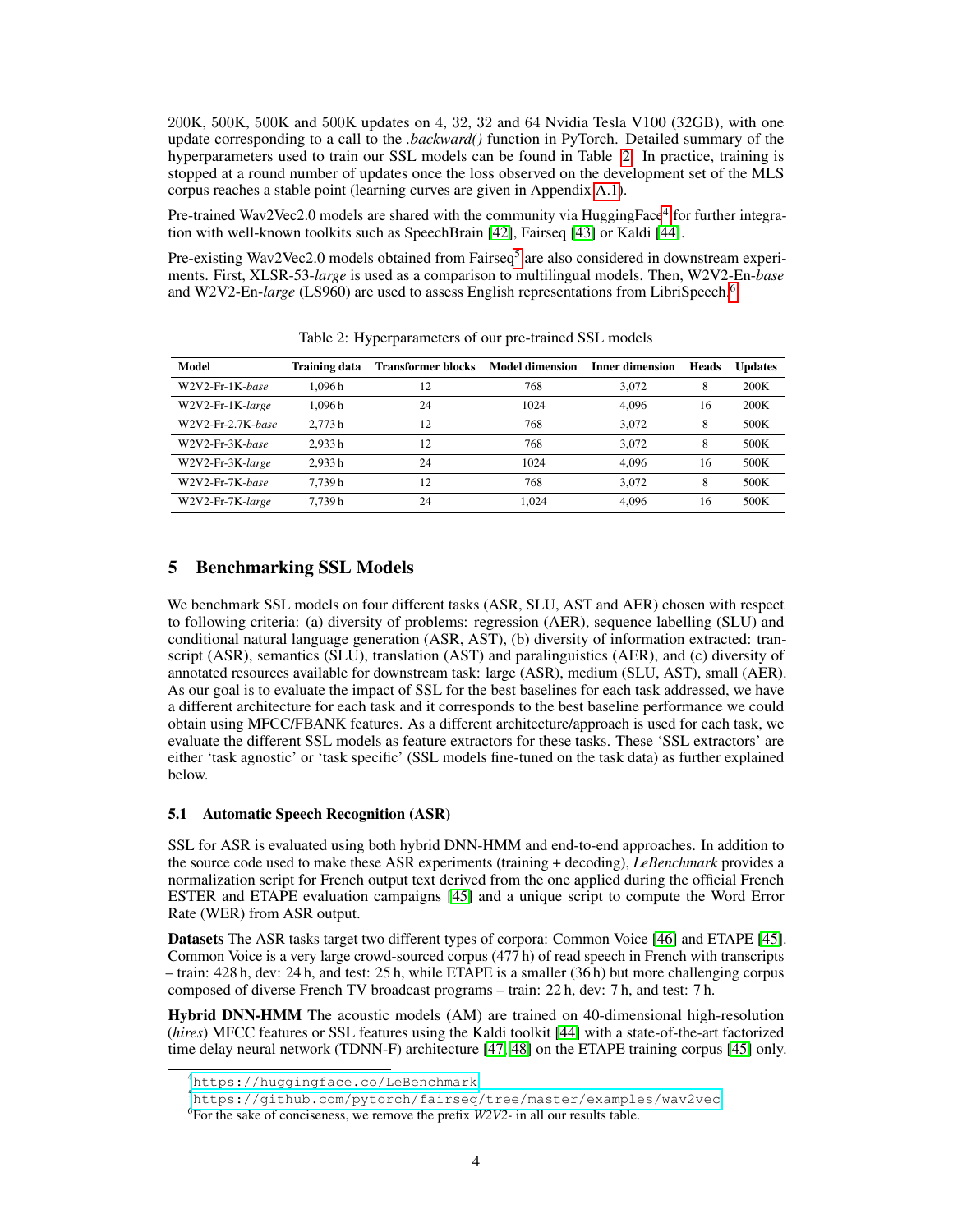| <b>Language Model</b>                                                                                  |                                                                                                                                        | <b>ETAPE</b>                                                                                                                   | $ESTER-1.2 + EPAC$ |                                                                                                                                  |                                                                                                                                    |  |
|--------------------------------------------------------------------------------------------------------|----------------------------------------------------------------------------------------------------------------------------------------|--------------------------------------------------------------------------------------------------------------------------------|--------------------|----------------------------------------------------------------------------------------------------------------------------------|------------------------------------------------------------------------------------------------------------------------------------|--|
| Features                                                                                               | Dev                                                                                                                                    | <b>Test</b>                                                                                                                    |                    | Dev                                                                                                                              | Test                                                                                                                               |  |
| hires MFCC                                                                                             | $36.89 \pm 0.66$                                                                                                                       | 38.50 ± 0.71                                                                                                                   |                    | $29.56 \pm 0.70$                                                                                                                 | $31.93 \pm 0.75$                                                                                                                   |  |
|                                                                                                        |                                                                                                                                        | (a) Task-agnostic pre-training                                                                                                 |                    |                                                                                                                                  |                                                                                                                                    |  |
| En-large<br>XLSR-53-large                                                                              | $37.68 \pm 0.71$<br>$34.28 \pm 0.69$                                                                                                   | $40.31 \pm 0.75$<br>$36.03 \pm 0.72$                                                                                           |                    | $30.51 \pm 0.73$<br>$27.01 \pm 0.68$                                                                                             | $33.32 \pm 0.79$<br>$29.64 \pm 0.77$                                                                                               |  |
| Fr-1K-base<br>Fr-1K-large<br>$Fr-2.7K$ -base<br>Fr-3K-base<br>Fr-3K-large<br>Fr-7K-base<br>Fr-7K-large | $38.91 \pm 0.72$<br>$38.77 + 0.71$<br>$32.35 \pm 0.66$<br>$31.98 \pm 0.66$<br>$31.85 \pm 0.64$<br>$31.96 \pm 0.67$<br>$28.75 \pm 0.62$ | $41.53 + 0.80$<br>$40.69 + 0.67$<br>$34.43 + 0.72$<br>$33.61 + 0.73$<br>$33.46 \pm 0.69$<br>$33.36 + 0.72$<br>$30.30 \pm 0.68$ |                    | $32.26 + 0.74$<br>$32.29 + 0.73$<br>$26.65 \pm 0.67$<br>$25.83 + 0.66$<br>$26.54 \pm 0.65$<br>$26.03 + 0.67$<br>$23.62 \pm 0.63$ | $35.69 \pm 0.82$<br>$34.91 \pm 0.79$<br>$29.31 \pm 0.74$<br>$27.82 + 0.74$<br>$28.56 \pm 0.72$<br>$27.09 + 0.76$<br>$25.64 + 0.70$ |  |
|                                                                                                        |                                                                                                                                        | (c) Task-specific pre-training (fine-tuned for ASR on ETAPE)                                                                   |                    |                                                                                                                                  |                                                                                                                                    |  |
| $Fr-2.7K$ -base<br>Fr-3K-base<br>Fr-3K-large<br>Fr-7K-base<br>Fr-7K-large                              | $32.34 + 0.64$<br>$31.89 \pm 0.64$<br>$28.82 \pm 0.62$<br>$31.70 \pm 0.65$<br>$28.84 \pm 0.61$                                         | $34.46 + 0.73$<br>$33.47 + 0.71$<br>$30.19 \pm 0.67$<br>$33.32 \pm 0.73$<br>$30.29 \pm 0.66$                                   |                    | $26.44 + 0.66$<br>$26.12 \pm 0.66$<br>$23.67 \pm 0.62$<br>$25.84 \pm 0.67$<br>$23.44 \pm 0.62$                                   | $29.11 \pm 0.75$<br>$28.03 + 0.75$<br>$25.22 + 0.70$<br>$28.24 \pm 0.76$<br>$25.36 \pm 0.70$                                       |  |

<span id="page-4-1"></span>Table 3: ASR results (WER,%) on the ETAPE corpus for hybrid DNN-HMM AM with TDNN-F topology. Gray numbers indicate 95% confidence intervals.<sup>[8](#page-4-0)</sup>

More details about the AM architecture are given in Appendix A.2.1. Two trigram LMs were used in evaluation: (1) trained on ESTER-1.2 and EPAC training data (with a 82k vocabulary) and (2) trained on ETAPE training data only (with a smaller 17.5k vocabulary).

End-to-End Our end-to-end (e2e) systems are implemented with SpeechBrain toolkit [\[42\]](#page-12-7). The baseline e2e system is fed by 80-dimension log Mel filterbank (MFB) features and based on an encoder/decoder architecture with attention. When used with a SSL pre-trained Wav2Vec2.0 model, the e2e system simply adds an additional hidden layer and an output layer on top of Wav2Vec2.0 architecture. Details are given in Appendix A.2.2.

Results The WER results on the ETAPE development and test data sets for the hybrid DNN-HMM models are given in Table [3.](#page-4-1) Among the models trained on SSL features (Table [3,](#page-4-1) (a)) 6 models provide improvement over the baseline AM trained on MFCC features: XLSR-53, Fr-2.7k-*base*, Fr-3k-*base*, Fr-3k-*large*, Fr-7k-*base*, and Fr-7k-*large*. The best SSL features are the ones from the Fr-7k models and they clearly outperform the multilingual XLSR-53-*large*. In the case of task-specific pre-training,<sup>[7](#page-4-2)</sup> we were not able to significantly improve the best results compared to task-agnostic pre-training. This is probably due to the fact that the obtained representations are not very different in both cases. These results can be compared to the ones obtained by the best ASR system during the official ETAPE shared task: by using 511h of training data (external training data were allowed), their ASR system got a word error rate of 23.6% [\[49\]](#page-12-14), while in the experiments presented in this paper, only 22h of ETAPE training data were used. In the next paragraph, we investigate e2e fine-tuning of the models using transcribed speech.

Table [4](#page-5-0) presents the results achieved with e2e ASR systems on French Common Voice 6.1 and on ETAPE. Before the use of Wav2vec2.0 models for ASR, the baseline MFB-based system (first line) was the state-of-the-art e2e model on CommonVoice/French. Other lines of table present different Wav2vec2.0 models fine-tuned on labeled ASR data from CommonVoice or ETAPE. Wav2vec2.0 *base* and *large* models provided by LeBenchmark outperform clearly En-*large* and XLSR-53-*large* models. The best model is Fr-3K-*large*, pretrained on a smaller training dataset than Fr-7K-*large*, and it provides the best results on all the experiments. We analyze gender performance in Appendix A.3 and show that female WER is systematically lower than male WER for all systems. Even for our Fr-3K SSL models trained with 38% of female speech only, female WER are particularly low.

<span id="page-4-2"></span><sup>&</sup>lt;sup>7</sup>Since two types of task-specific pre-training will be provided for SLU and AST, for ASR we only experimented with fine-tuning SSL models for ASR on ETAPE and then using them as feature extractors.

<span id="page-4-0"></span><sup>8</sup>Error margins corresponding to 95% confidence intervals were computed using bootstrap re-sampling as proposed in [\[50\]](#page-13-0).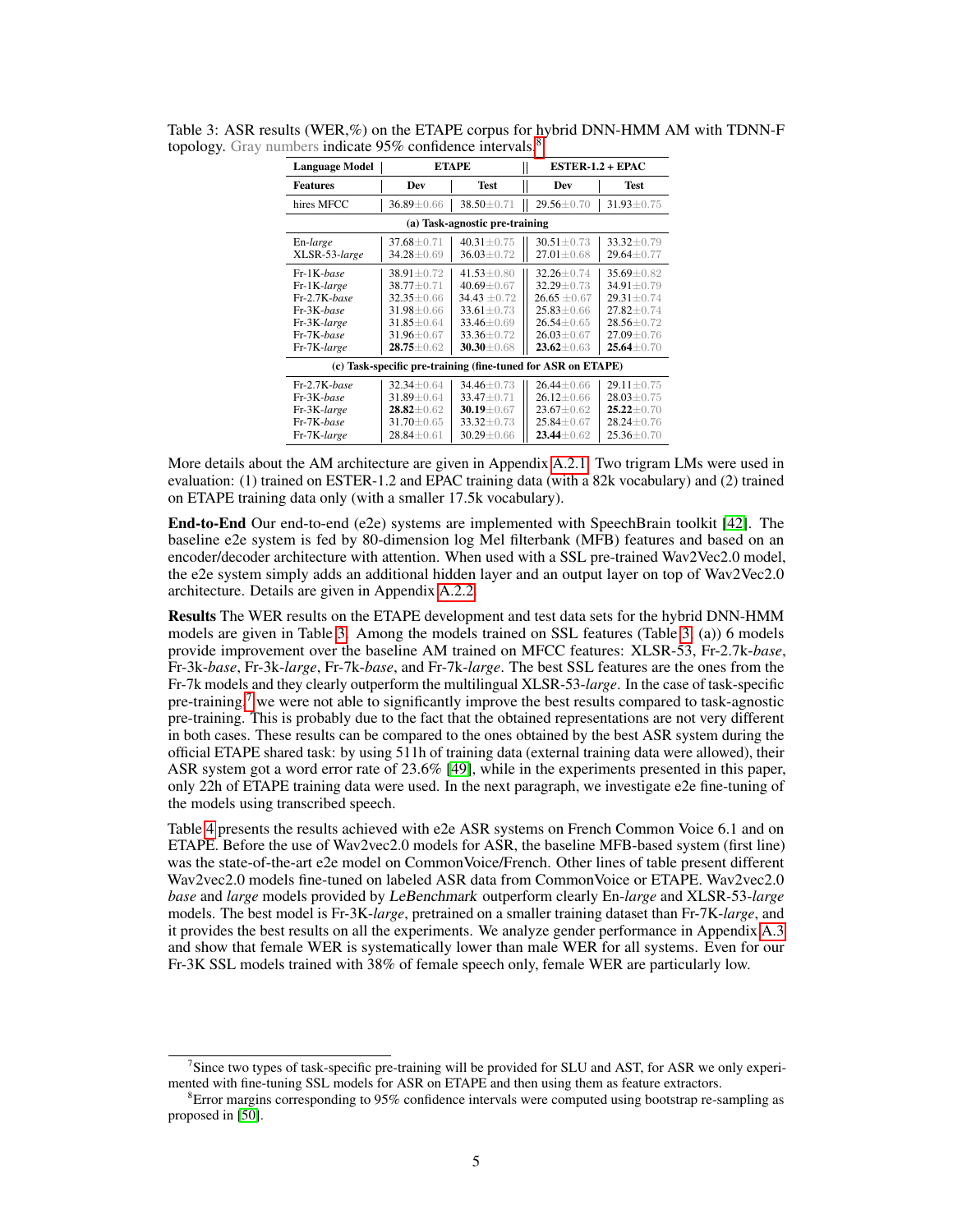| Corpus          | <b>Common Voice</b> |                  |  | <b>ETAPE</b>     |                  |  |
|-----------------|---------------------|------------------|--|------------------|------------------|--|
| <b>Features</b> | Dev                 | <b>Test</b>      |  | Dev              | <b>Test</b>      |  |
| <b>MFB</b>      | $17.67 \pm 0.37$    | $20.59 \pm 0.41$ |  | $54.03 \pm 1.33$ | 54.36±1.32       |  |
| En-large        | $12.05 \pm 0.23$    | $14.17 \pm 0.52$ |  | $42.14 + 0.72$   | $44.82 + 0.74$   |  |
| XLSR-53-large   | $16.41 + 0.27$      | $19.40 + 0.29$   |  | $58.55 \pm 0.65$ | $61.03 \pm 0.70$ |  |
| Fr-2.7K-base    | $11.04 + 0.27$      | $13.09 \pm 0.24$ |  | $26.23 \pm 0.78$ | $29.08 + 0.80$   |  |
| Fr-3K-base      | $11.25 \pm 0.23$    | $13.22 + 0.24$   |  | $26.14 \pm 0.70$ | $28.86 \pm 0.79$ |  |
| Fr-3K-large     | $8.34 + 0.18$       | $9.75 + 0.20$    |  | $23.51 \pm 0.68$ | $26.14 + 0.77$   |  |
| Fr-7K-base      | $10.84 \pm 0.21$    | 12.88±0.24       |  | $25.13 \pm 0.68$ | $28.16 \pm 0.79$ |  |
| Fr-7K-large     | $8.55 \pm 0.18$     | $9.94 \pm 0.21$  |  | $24.14 \pm 0.70$ | $27.25 + 0.78$   |  |

<span id="page-5-0"></span>Table 4: End-to-end ASR results (WER%) on Common Voice and ETAPE corpora, with pre-trained wav2vec2.0 models further fine tuned on labeled ASR data.

#### 5.2 Spoken Language Understanding (SLU)

Dataset. Spoken Language Understanding (SLU) aims at extracting a semantic representation from a speech signal in human-computer interaction applications [\[51,](#page-13-1) [52,](#page-13-2) [53,](#page-13-3) [54,](#page-13-4) [55\]](#page-13-5). Given the difficulty of creating an open-domain SLU application, many works focus on specific domains. We focus on the hotel information and reservation domain provided within the French corpus MEDIA [\[56,](#page-13-6) [57\]](#page-13-7). This corpus is made of 1 250 human-machine dialogues acquired with a *Wizard-of-Oz* approach, where 250 users followed 5 different reservation scenarios. Spoken data were manually transcribed and annotated with domain concepts, following a rich ontology. The official corpus split is made up of 12,908 utterances (41.5 h) for training, 1,259 utterances (3.5 h) for development and 3,005 utterances (11.3 h) for test. We note that, while all turns have been manually transcribed and can be used to train ASR models, only user turns have been annotated with concepts and can be used to train SLU models. This results in only 41.5 hours of speech training data for ASR models, and only 16.8 hours for SLU models.

Experiments. All our models are based on LSTM [\[58\]](#page-13-8) seq2seq with attention [\[59\]](#page-13-9). Model details and training strategy are described in Appendix A.2.3. We use a total of 3 bidirectional LSTM layers of size 256 stacked in a pyramidal fashion in our encoder and the LSTM decoder has 2 layers of size 256. In addition to using spectrogram features and features from task agnostic SSL models, we also use features from task specific models (SLU on MEDIA). Two types of task-specific pre-training are performed: *self-supervised* which consists in resuming the SSL model training using the MEDIA training data and minimizing the *Wav2Vec 2.0* loss (*'(b) self-supervised on MEDIA'* in the table, also called task-adaptive pre-training in [\[10\]](#page-10-6)); and *ASR supervised* (*(c) fine-tuned for ASR on MEDIA* in the table) which consists in fine-tuning the full SSL model for a supervised downstream task with a CTC loss minimization objective [\[60\]](#page-13-10). In this work we chose to fine-tune models with respect to the ASR task on MEDIA (not the SLU one) to see how it compares to self-supervised fine-tuning. We leave fine-tuning with respect to SLU for future work.

Results for SLU obtained with different speech representations are shown in Table [5.](#page-6-0) They are given in terms of Concept Error Rate (CER), computed the same way as Word Error Rate (WER) but on concept sequences. CER are accompanied by standard deviations (in gray), computed with the bootstrap method of [\[50\]](#page-13-0). We provide ASR results in supplementary material (table 10). We first note that our *spectrogram* baseline obtains a substantial improvement over the one in [\[9\]](#page-10-5). Such gain is due to the slightly different settings and model architecture described in the Appendix. Using SSL model features as input resulted in an impressive drop in CER, even when using English SSL models (CER from 31.10 to 20.84 on the test set with the *base* model). At best, among task-agnostic pre-trained models, we achieve a CER of 15.95 on the test data with Fr-3K-*large* features. Surprisingly, using features from the model trained with 7k hours of speech (Fr-7K-*large*), results are worse on both dev and test. In contrast, the 7k-model led to the best results in terms of ASR evaluation (see Table 10 in the Appendix). We performed task-specific pre-training only with the most effective SSL models: French 3k and 7k models and multi-lingual XLSR-53-*large*. The best overall pre-trained model is the 7k-model fine-tuned for ASR on MEDIA, though results are close to those obtained with features from the 3k-model (13.97 vs. 13.78). Indeed, significance tests in table 11 in the Appendix confirm that these two models are equivalent and they are significantly better than all the others. This shows that pre-trained SSL speech models can be specialized using task specific pre-training with either self-supervised learning on raw speech (block (b) in the table), or fine-tuning on raw speech and associated transcripts (block (c) in the table), the latter being slightly better than the former.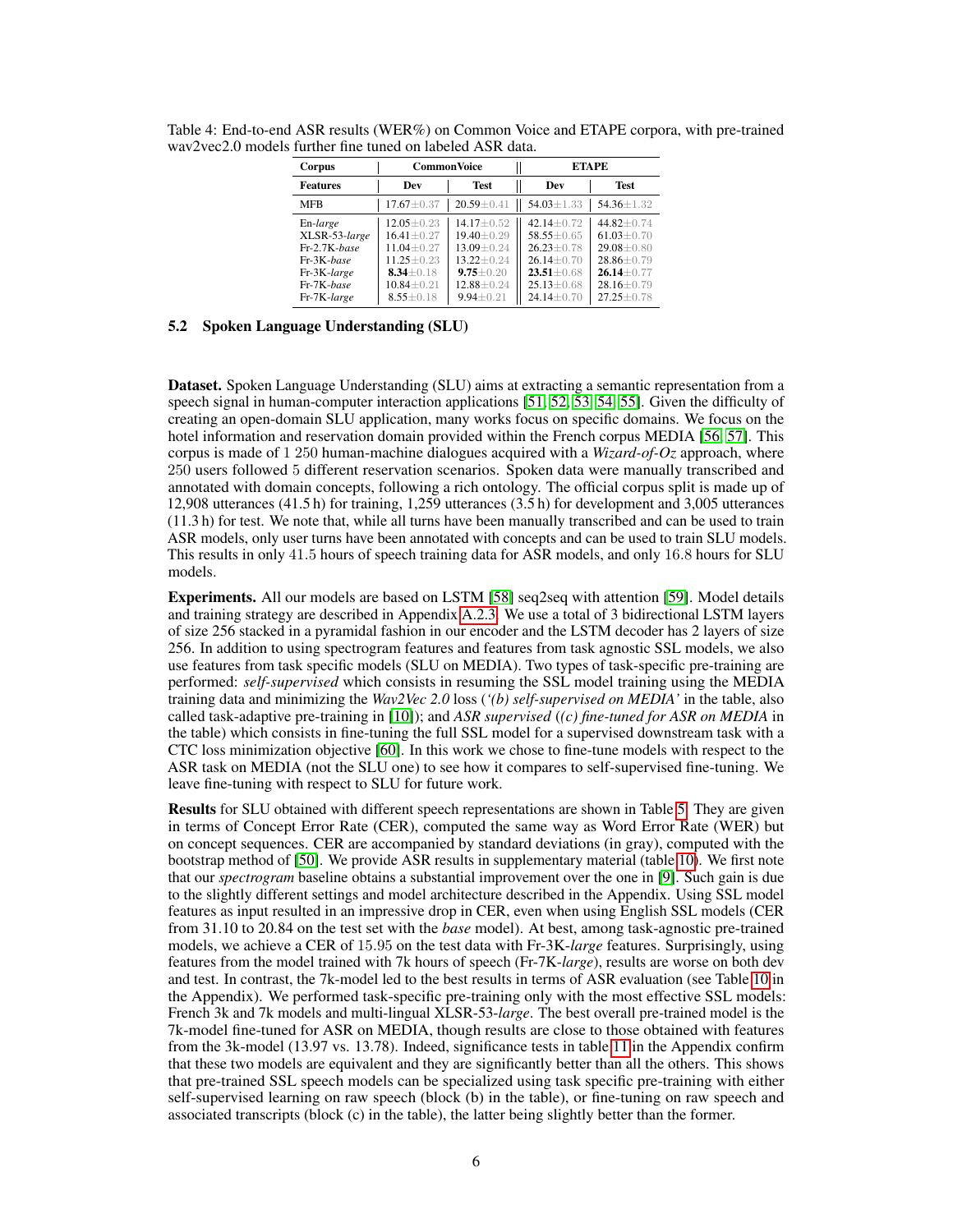| <b>Features</b>                                              | Dev              | <b>Test</b>                                               |  |  |  |  |  |  |
|--------------------------------------------------------------|------------------|-----------------------------------------------------------|--|--|--|--|--|--|
| (from [9]) spectrogram                                       | $33.63 \pm 1.28$ | $34.76 \pm 0.83$                                          |  |  |  |  |  |  |
| spectrogram                                                  | $29.07 \pm 1.31$ | $31.10 \pm 0.83$                                          |  |  |  |  |  |  |
| (a) Task agnostic pre-training                               |                  |                                                           |  |  |  |  |  |  |
| En-base                                                      | $22.38 + 1.24$   | $20.84 + 0.68$                                            |  |  |  |  |  |  |
| En-large                                                     | $23.31 \pm 1.31$ | $25.26 \pm 0.77$                                          |  |  |  |  |  |  |
| Fr-1K-base                                                   | $22.89 + 1.26$   | $23.27 \pm 0.76$                                          |  |  |  |  |  |  |
| Fr-1K-large                                                  | $20.10 \pm 1.10$ | $20.66 \pm 0.72$                                          |  |  |  |  |  |  |
| Fr-2.7K-base                                                 | $18.63 \pm 1.13$ | $18.42 \pm 0.65$                                          |  |  |  |  |  |  |
| Fr-3K-base                                                   | $19.44 \pm 1.11$ | $18.56 \pm 0.67$                                          |  |  |  |  |  |  |
| Fr-3K-large                                                  | $15.96 \pm 1.02$ | $15.95 \pm 0.62$                                          |  |  |  |  |  |  |
| Fr-7K-base                                                   | $20.70 \pm 1.07$ | 18.86±0.68                                                |  |  |  |  |  |  |
| Fr-7K-large                                                  | $17.25 \pm 1.02$ | $16.35 \pm 0.66$                                          |  |  |  |  |  |  |
| XLSR-53-large                                                | $18.45 \pm 1.15$ | $18.78 \pm 0.66$                                          |  |  |  |  |  |  |
|                                                              |                  | (b) Task specific pre-training (self-supervised on MEDIA) |  |  |  |  |  |  |
| Fr-3K-large                                                  | $15.93 \pm 1.01$ | $14.94 \pm 0.60$                                          |  |  |  |  |  |  |
| Fr-7K-large                                                  | $15.42 \pm 1.03$ | $15.17 \pm 0.60$                                          |  |  |  |  |  |  |
| XLSR-53-large                                                | $16.77 \pm 1.09$ | $15.56 \pm 0.61$                                          |  |  |  |  |  |  |
| (c) Task specific pre-training (fine-tuned for ASR on MEDIA) |                  |                                                           |  |  |  |  |  |  |
| Fr-3K-large                                                  | $14.49 \pm 1.06$ | $13.97 \pm 0.59$                                          |  |  |  |  |  |  |
| Fr-7K-large                                                  | $14.58 \pm 1.01$ | $13.78 \pm 0.58$                                          |  |  |  |  |  |  |
| XLSR-53-large                                                | $16.05 \pm 1.05$ | $15.46 \pm 0.60$                                          |  |  |  |  |  |  |

<span id="page-6-0"></span>Table 5: End-to-end SLU decoding results (Concept Error Rate %) on the MEDIA corpus.

#### 5.3 Automatic Speech-to-text Translation (AST)

Automatic speech-to-text translation (AST) consists in translating a speech utterance in a source language to a text in a target language. In this work, we are interested in translating directly from French speech to text in another language.

Dataset We selected subsets having French as the source in the multilingual TEDx dataset [\[61\]](#page-13-11). Our benchmark covers translation directions from French to three target languages: English (en), Spanish (es), and Portuguese (pt), with following training sizes 50 h (en), 38 h (es), and 25 h (pt).

Experiments Our baselines are models using 80-dimensional MFB features. For learned representations derived from SSL models, we focused on the feature extraction approach where features are extracted from either task-agnostic or task-specific pre-training. Task-agnostic pre-training refers to the direct use of SSL models as feature extractors whereas task-specific method consists in one additional phase where the SSL models are further trained on the in-domain task data, with (supervised fine-tuned) or without (self-supervised fine-tuned) labels. We performed supervised fine-tuning with speech transcriptions as labels and leave supervised fine-tuning with AST data for future work. In the task-specific scenario, we only considered three SSL models: two best French SSL models (Fr-3K-*large* and Fr-7K-*large*) and one best non-French SSL model (XLSR-53-*large*). Since the French speech is overlapped between the language pairs, we selected the pair having the most speech data (fr-en) to perform task-specific pre-training and used the obtained models to extract features for the remaining pairs (fr-es and fr-pt). For a fair comparison, we did not use additional data augmentation technique nor ASR encoder pre-training in the experiments. We refer to Appendix A.2.4 for details on the model architecture and implementation.

Results Table [6](#page-7-0) displays the results of AST experiments. One can observe that SSL features, whether task-agnostic or task-specific and whether being pre-trained on English, French, or multilingual data, outperform the baselines using MFB features by a large margin (except for the task-agnostic multilingual model XLSR-53 on the two pairs fr-es and fr-pt, which are in very low-resource settings). Among the three groups using SSL features (task-agnostic pre-training, task-specific self-supervised, and task-specific fine-tuned for ASR), the ASR fine-tuning approach (c) yields the best results. We observe considerable improvements from task-specific self-supervised (b) to task-specific finetuned (c)  $(+6.19, +8.50, +8.53$  on average for en, es, and pt, respectively) while the benefits of using self-supervised fine-tuning compared to task-agnostic pre-training are only marginal or even slightly negative. The substantial gains when using supervised fine-tuning approach (even with a somehow indirect signal which is transcripts for the AST downstream task) shows that giving more signals of the task-specific data to the SSL models is helpful. In particular, in the case of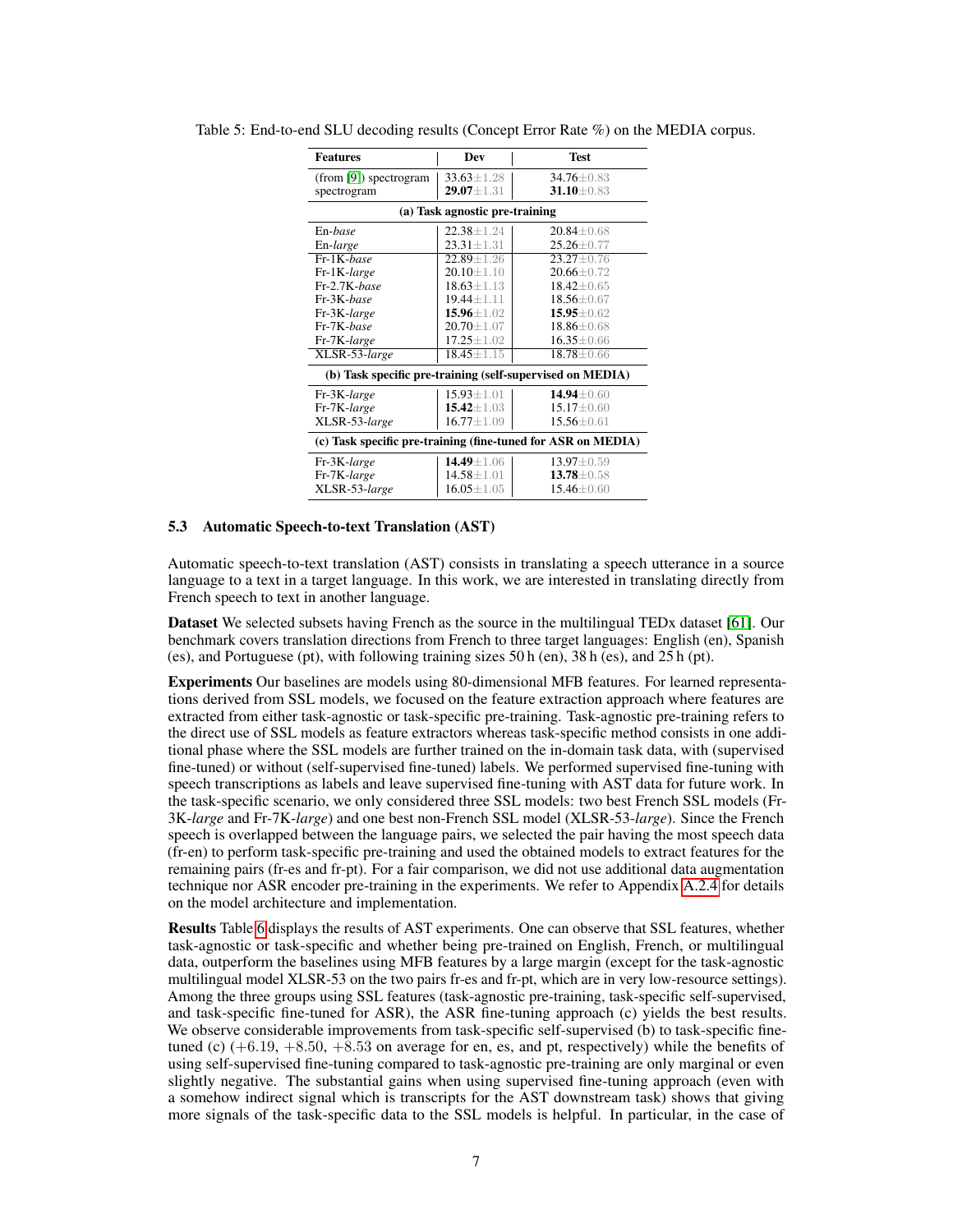<span id="page-7-0"></span>Table 6: BLEU on valid and test sets of multilingual TEDx (mTEDx). The highest value in each group (task-agnostic pre-training, task-specific self-supervised, and supervised fine-tuning) is underlined while the best value in each column is highlighted in **bold**. Gray numbers denote the standard deviation computed using bootstrap re-sampling [\[62\]](#page-13-12).

| <b>Features</b>                                              |                                                           | <b>Valid</b>                                         |                                                      | <b>Test</b>                                          |                                                        |                                                        |  |  |  |
|--------------------------------------------------------------|-----------------------------------------------------------|------------------------------------------------------|------------------------------------------------------|------------------------------------------------------|--------------------------------------------------------|--------------------------------------------------------|--|--|--|
|                                                              | en                                                        | es                                                   | pt                                                   | en                                                   | es                                                     | pt                                                     |  |  |  |
| <b>MFB</b>                                                   | $1.15 + 0.17$                                             | $0.67 \pm 0.15$                                      | $0.61 + 0.13$                                        | $1.10 + 0.14$                                        | $0.87 \pm 0.12$                                        | $0.32 \pm 0.03$                                        |  |  |  |
| (a) Task agnostic pre-training                               |                                                           |                                                      |                                                      |                                                      |                                                        |                                                        |  |  |  |
| En-base<br>En-large                                          | $5.54 + 0.27$<br>$4.11 \pm 0.25$                          | $1.30 + 0.17$<br>$1.67 \pm 0.20$                     | $0.54 + 0.11$<br>$0.32 + 0.03$                       | $5.20 + 0.28$<br>$3.56 \pm 0.22$                     | $1.47 \pm 0.15$<br>$2.29 \pm 0.18$                     | $0.38 + 0.05$<br>$0.43 + 0.05$                         |  |  |  |
| Fr-1K-base<br>Fr-1K-large                                    | $9.18 + 0.36$<br>$15.31 \pm 0.46$                         | $5.09 + 0.27$<br>$13.74 \pm 0.43$                    | $0.39 + 0.05$<br>$8.29 + 0.34$                       | $8.98 + 0.36$<br>14.46±0.46                          | $5.64 + 0.30$<br>$14.77 + 0.46$                        | $0.49 + 0.08$<br>$9.37 + 0.38$                         |  |  |  |
| Fr-2.7K-base                                                 | $15.09 + 0.49$                                            | $13.27 + 0.43$                                       | $4.72 \pm 0.27$                                      | $14.69 + 0.48$                                       | $14.04 + 0.43$                                         | $5.51 + 0.28$                                          |  |  |  |
| Fr-3K-base<br>Fr-3K-large                                    | $15.05 + 0.49$<br>17.94±0.51                              | $13.19 + 0.44$<br>$16.40 \pm 0.49$                   | $4.44 + 0.29$<br>$8.64 \pm 0.34$                     | $14.80 + 0.47$<br>$18.00 \pm 0.51$                   | $14.27 + 0.44$<br>$18.12 \pm 0.48$                     | $4.72 + 0.25$<br>$9.55 + 0.36$                         |  |  |  |
| Fr-7K-base<br>Fr-7K-large                                    | $15.13 + 0.45$<br>$19.23 \pm 0.54$                        | $12.78 + 0.40$<br>$17.59 \pm 0.49$                   | $2.65 + 0.20$<br>$9.68 \pm 0.37$                     | $14.50 + 0.45$<br>$19.04 \pm 0.53$                   | $13.61 + 0.44$<br>$18.24 \pm 0.49$                     | $2.66 + 0.23$<br>$10.98 \pm 0.41$                      |  |  |  |
| XLSR-53-large                                                | $7.81 \pm 0.33$                                           | $0.49 + 0.13$                                        | $0.43 + 0.07$                                        | $6.75 + 0.29$                                        | $0.52 + 0.08$                                          | $0.36 + 0.05$                                          |  |  |  |
|                                                              | (b) Task specific pre-training (self-supervised on mTEDx) |                                                      |                                                      |                                                      |                                                        |                                                        |  |  |  |
| Fr-3K-large<br>Fr-7K-large<br>XLSR-53-large                  | $18.54 + 0.53$<br>$19.65 \pm 0.55$<br>$6.83 \pm 0.33$     | $16.40 + 0.48$<br>$17.53 \pm 0.47$<br>$0.54 + 0.14$  | $8.81 + 0.36$<br>$9.35 \pm 0.36$<br>$0.34 + 0.03$    | $18.38 + 0.52$<br>19.36±0.54<br>$6.75 \pm 0.32$      | $17.84 + 0.48$<br>$18.95 \pm 0.53$<br>$0.34 + 0.03$    | $10.57 + 0.41$<br>$10.94 \pm 0.38$<br>$0.29 + 0.03$    |  |  |  |
| (c) Task specific pre-training (fine-tuned for ASR on mTEDx) |                                                           |                                                      |                                                      |                                                      |                                                        |                                                        |  |  |  |
| Fr-3K-large<br>Fr-7K-large<br>XLSR-53-large                  | $21.09 + 0.53$<br>$21.41 \pm 0.51$<br>$21.09 + 0.54$      | $19.28 + 0.53$<br>$20.32 \pm 0.49$<br>$20.38 + 0.56$ | $14.40 + 0.47$<br>$15.14 + 0.48$<br>$14.56 \pm 0.45$ | $21.34 + 0.58$<br>$21.69 \pm 0.58$<br>$20.68 + 0.53$ | $21.18 + 0.52$<br>$21.57 \pm 0.52$<br>$21.14 \pm 0.55$ | $16.66 + 0.49$<br>$17.43 \pm 0.52$<br>$17.21 \pm 0.54$ |  |  |  |

task-specific self-supervised fine-tuning (b), we further trained the SSL models for more steps on the raw task-specific data whereas in ASR fine-tuned scenario (c), we used raw data plus the transcripts to guide the SSL models. Focusing on task-agnostic block (a), we see that French SSL models clearly outperform those pre-trained on English and multilingual data. Multilingual XLSR-53 model surpasses the English models on fr-en, yet all of them fail to generate meaningful translations on fr-es and fr-pt where little training data is available. Comparing across different French SSL model sizes (base vs. large), the large architecture yields considerable improvement (nearly 3 to 6 BLEU points) over its base counterpart. When looking into the French SSL models with different amounts of pre-training data (1K, 2.7K, 3K, and 7K), we observe large gains for the base architecture from using 1K to using 2.7K or more pre-training data. There is, however, no significant difference between base models using 2.7K, 3K, and 7K data. Using 7K data even hurts the performance on the pair fr-pt. On the other hand, for the large network, using more data consistently improves the performance on all language pairs. Finally, moving on to task-specific models, Fr-7K-*large* is the best-performing model (or being on par with the best one) in each group. Noticeably, there is a huge improvement when using the ASR fine-tuning approach (c) for the multilingual XLSR-53 model. The method considerably boosts the performance of the multilingual model (compared to using it directly or further pre-training it on the task data) and makes it even on par with the best French SSL models.

#### 5.4 Automatic Emotion Recognition (AER)

Automatic Emotion Recognition (AER) research mostly relies on detecting either different emotion categories such as happiness or sadness, or different emotion dimensions such as arousal and valence. Here, we use sequence-to-sequence models on continuous dimensions of emotion.

Datasets We use RECOLA [\[63\]](#page-13-13) and AlloSat [\[64\]](#page-13-14) datasets as in [\[9\]](#page-10-5). RECOLA is a well-known corpus for benchmarking emotion recognition systems, which contains recordings of spontaneous interactions between French-speaking subjects in lab environments. AlloSat is a more recent dataset that contains real-life call center conversations in French. Both datasets are time-continuously annotated by several annotators. The different annotations are averaged to define an emotional dimension *gold-standard*: arousal (from passive to active) and valence (from negative to positive) for RECOLA with a sampling rate of 25 Hz, and a dimensional axis ranging from frustration to satisfaction for AlloSat with a sampling rate of 4 Hz.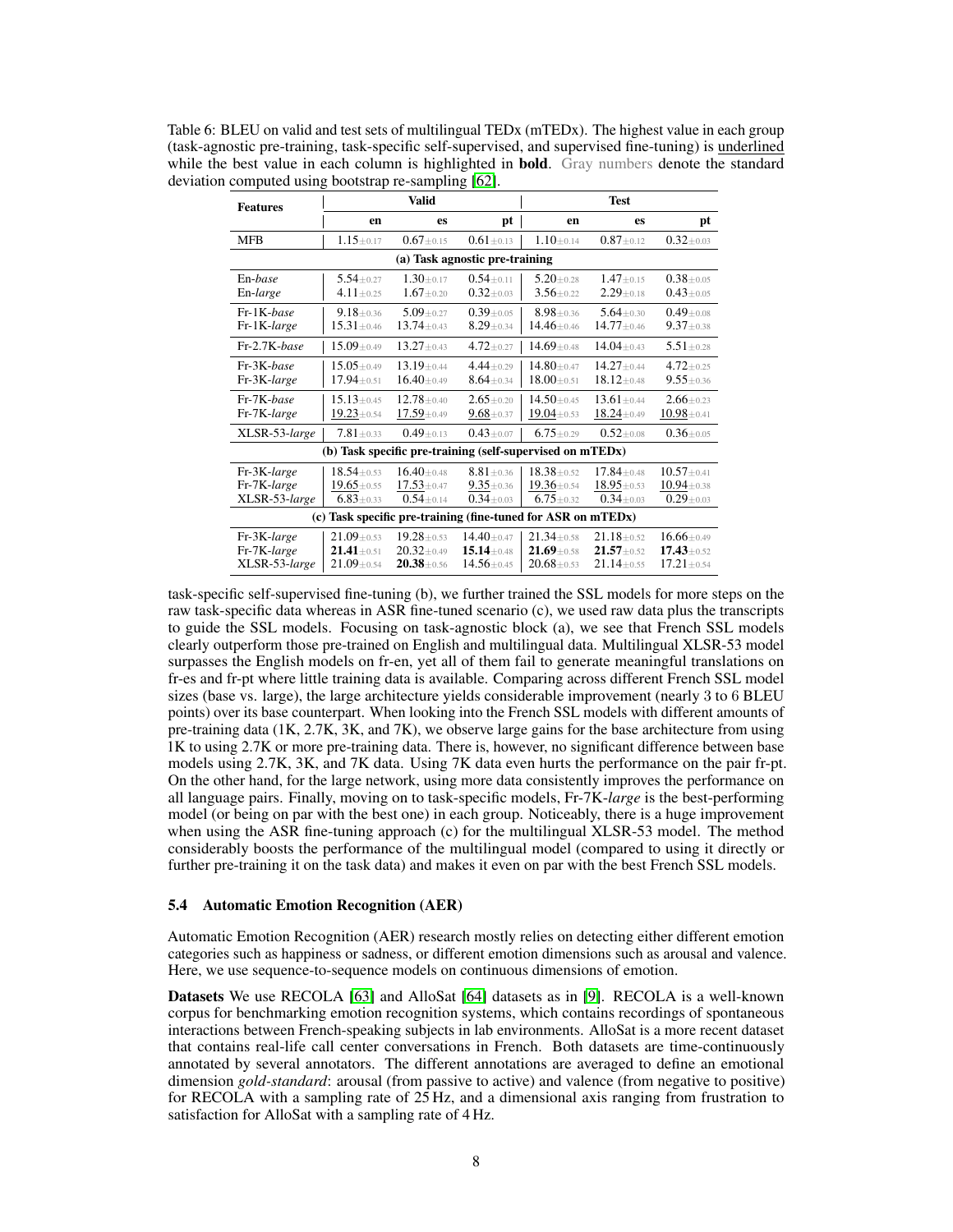|                 | Corpus - Task |                         |               |                         |               |               |                               |               |               |  |
|-----------------|---------------|-------------------------|---------------|-------------------------|---------------|---------------|-------------------------------|---------------|---------------|--|
| <b>Features</b> |               | <b>RECOLA - Arousal</b> |               | <b>RECOLA - Valence</b> |               |               | <b>AlloSat - Satisfaction</b> |               |               |  |
|                 | Model         |                         |               |                         |               |               |                               |               |               |  |
|                 | LinTh         | <b>GRU-32</b>           | <b>GRU-64</b> | LinTh                   | <b>GRU-32</b> | <b>GRU-64</b> | LinTh                         | <b>GRU-32</b> | <b>GRU-64</b> |  |
| <b>MFB</b>      | .139          | .655                    | .649          | .107                    | .373          | .421          | .121                          | .611          | .612          |  |
| En-large        | .465          | .517                    | .542          | .154                    | .220          | .221          | .102                          | .490          | .480          |  |
| XLSR-53-large   | .237          | .661                    | .669          | .005                    | .322          | .200          | .242                          | .578          | .582          |  |
| Fr-1K-base      | .505          | .654                    | .661          | .243                    | .331          | .301          | .403                          | .641          | .558          |  |
| Fr-1K-large     | .507          | .709                    | .708          | .196                    | .555          | .234          | .175                          | .601          | .597          |  |
| Fr-2.7K-base    | .521          | .720                    | .741          | .208                    | .498          | .530          | .437                          | .646          | .687          |  |
| Fr-3K-base      | .474          | .700                    | .686          | .183                    | .388          | .228          | .356                          | .732          | .740          |  |
| Fr-3K-large     | .378          | .267                    | .349          | .130                    | .202          | .033          | .009                          | .468          | .473          |  |
| Fr-7K-base      | .502          | .700                    | .702          | .214                    | .406          | .358          | .394                          | .653          | .653          |  |
| Fr-7K-large     | .310          | .203                    | .078          | .020                    | .214          | .068          | .007                          | .510          | .474          |  |

<span id="page-8-0"></span>Table 7: Concordance Correlation Coefficient of emotion predictions on the RECOLA and AlloSat test sets.

Experiments In addition to using SSL features, we extracted 40-dimensional MFB features normalized to have zero mean and unit standard deviation over the training set. We used simple regression models similar to the ones presented in [\[9\]](#page-10-5). The LinTh model only consists of a linear layer followed by a tangent hyperbolic function and the GRU models are 1-layer GRU with the hidden layer  $D = [32, 64]$ , followed by the LinTh layer. Evaluation metric is Concordance Correlation Coefficient [\[65\]](#page-13-15) between model predictions and human annotations, as in [\[66,](#page-13-16) [67\]](#page-14-0).

Results are presented in Table [7.](#page-8-0) One noticeable result is that, while MFB features cannot reach acceptable performance with the simple LinTanh model, SSL features achieve much better results. As the models get more complex (GRU-32 and GRU-64), the advantage of using SSL features compared to MFB features is less clear. This shows the effectiveness of providing higher level representations (SSL) for AER only when a less complex model (LinTanh) is used. One interesting finding is the ability of the Fr-2.7k-*base* feature to reach close to best results for most cases even though this SSL model has only been trained on non-emotional speech (Fr-2.7K-*base* is trained on a subset of our *medium* set where spontaneous and emotional speech were removed and only read speech was left). Also, since these models are not always better than MFB features when using a more complex model, might show that even though SSL models are able to reach higher level information than MFB, they struggle to extract information related to emotion. We should however highlight the fact that pre-training of 3k models involved less than 1% emotional data (cf. Table 13). Moreover, Fr-1k models, which also only use read speech (but using less data), perform mostly better than Fr-3k and Fr-7k models, which were trained on data containing spontaneous and emotional speech. This shows that by using more data to train SSL models, if mostly non-emotional, we cannot expect better results for the task of emotion recognition. We also observe large variations of performance from one SSL model to another, probably because AER is a very low resource task in this setting. It is thus difficult to conclude on the effectiveness of our SSL models trained on French data compared to the ones trained on multi-lingual or English data. Finally, task-specific pre-training attempts (not reported here) were also made on RECOLA with Fr-3k models but in both self-supervised and ASR based fine-tuning scenarios models did not converge. Further investigations are needed in order to better understand this behavior.

## 6 Discussion

On societal and environmental impacts. As an increasing number of NLP papers discussed the potential biases and harms of pre-trained language models and call for more careful design of datasets [\[68\]](#page-14-1), we set up our large speech corpus with the objective of limiting those in the shared SSL models. First, our speech dataset is carefully documented with relevant metadata (see Table [1\)](#page-2-0) so that it is feasible to analyze the diversity of existing speech sources in terms of social contexts represented (gender, accent, style). As far as gender balance is concerned, we did not manage to have an exact parity in SSL data (our 1k and 3k models have 52% and 38% of female speakers respectively; bigger 7k model do not have enough gender metadata to allow a correct evaluation of gender balance) but we believe the corpus is diverse enough as it was observed that ASR systems, for instance, are overall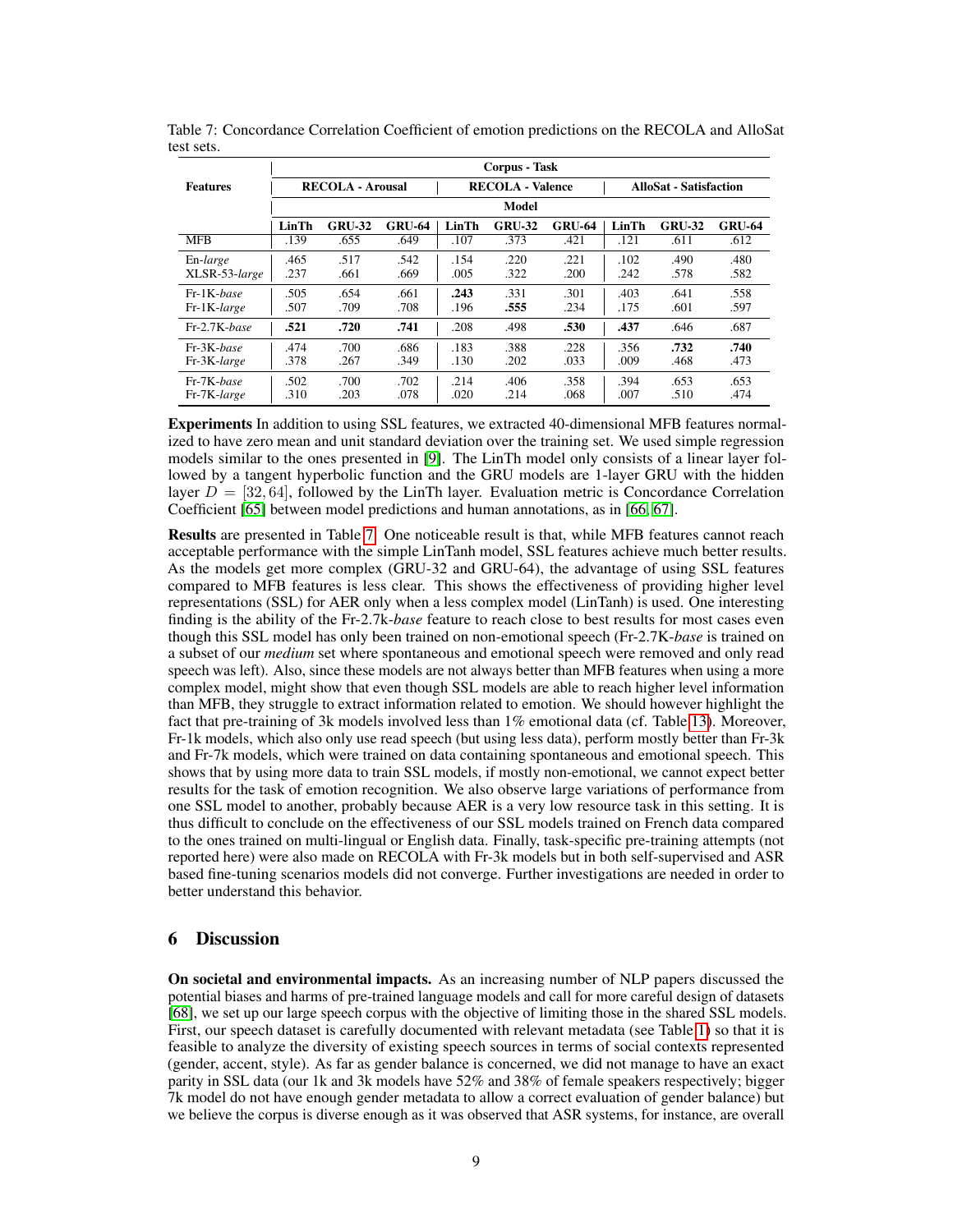robust to a certain degree of gender imbalance in the training data [\[69\]](#page-14-2) (and our gender analysis for ASR confirms this). Also it is worth mentioning that one corpus in our dataset (TCOF) may contain offensive speech but we believe this is not a problem as we only distribute the SSL models (not the signal). License information is also displayed for *all* sub-corpora (see Table [1\)](#page-2-0). As environmental impact has been highlighted for NLP recently [\[70\]](#page-14-3), we used for training SSL models the CNRS Jean Zay supercomputer $9$  which is a low carbon data center situated in a low carbon area (France). In particular, and following the carbon footprint methodology given in [\[71\]](#page-14-4), we estimate that 270kg of CO2 was emitted to train our largest 7K model. In comparison, GPT-3 may emit 10 Tons of CO2 while being trained in France (*i.e.* lower carbon rate than the USA) [\[72\]](#page-14-5). Sharing our seven models mitigates this impact by alleviating multiple training from the community.

**LeBenchmark** We have set up a website<sup>[10](#page-9-4)</sup> for *LeBenchmark* with the aim to: (a) link to the pretrained models and scripts to reproduce experiments presented in this paper, (b) keep track, through a *Leaderboard*, of future papers and results that would use our evaluation framework, and (c) support contributions for other languages in order to grow *LeBenchmark* dynamically.

Takeaways After training our own SSL models for French, we evaluated them on 4 speech tasks (ASR, SLU, AST, and AER). For all of them SSL models were beneficial with respect to conventional filterbank of MFCC features. Tasks such as SLU improved drastically with SSL. We also observed that low and medium resource tasks (SLU and AST) and simpler neural architectures (AER with LinTh) benefited more from task-agnostic SSL features than high resource tasks (ASR). We verified the impact of the language used for pre-training: French SSL models are better than multilingual or English SSL models for ASR, SLU and AST in French. SSL architecture size also matters as *large* models obtained the best performance compared to *base* ones for ASR, SLU and AST. Regarding amount of SSL pre-training data, setting aside AER for which we observe a lot of variability, training on 3k hours is beneficial compared to 1k but jumping further to 7k is less conclusive (*i.e.* improves ASR and AST only, not SLU). As task-agnostic SSL pre-training already provides strong results, we demonstrated that performance can be further improved using task specific pre-training: adding a few iterations of self-supervised pre-training on task specific data allows to improve SLU and AST performance. If transcribed speech is available, it is even better to fine-tune SSL models for ASR on data of interest and then use the obtained model as feature extractor for a downstream task. This worked well for SLU and AST and is, to our knowledge, the first time such a task-specific pre-training is efficiently applied to non-ASR speech systems. Finally, while some SSL models were beneficial to AER, this task needs more exhaustive and reliable evaluations to assess the real impact of SSL.

Limitations and future work We currently cover only French language but hope that contributions for other languages would follow in order to grow *LeBenchmark* dynamically. A more fine-grained analysis of the SSL models' performance (beyond single average metric per sub-task) would be also important to fully understand the pros and cons of each SSL model. Finally, as our collection comes with reliable metadata, it should trigger future analysis works on speech SSL such as training gender/style specific models and analyzing speech SSL biases.

# 7 Acknowledgements

This work benefited from the 'Grand Challenge Jean Zay' program and was also partially supported by MIAI@Grenoble-Alpes (ANR-19-P3IA-0003). This paper was also partially funded by the European Commission through the SELMA project under grant number 957017.

## **References**

- <span id="page-9-0"></span>[1] Philip Bachman, R Devon Hjelm, and William Buchwalter. Learning representations by maximizing mutual information across views. In *NeurIPS*, 2019.
- <span id="page-9-1"></span>[2] Ting Chen, Simon Kornblith, Mohammad Norouzi, and Geoffrey Hinton. A simple framework for contrastive learning of visual representations. In *PMLR*, 2020.
- <span id="page-9-2"></span>[3] Jacob Devlin et al. BERT: pre-training of deep bidirectional transformers for language understanding. *NAACL-HLT*, 2018.

<span id="page-9-4"></span><span id="page-9-3"></span> $9$ <http://www.idris.fr/eng/jean-zay/> - GENCI-IDRIS Grant 2020-A0091012047 and <sup>10</sup><http://lebenchmark.com>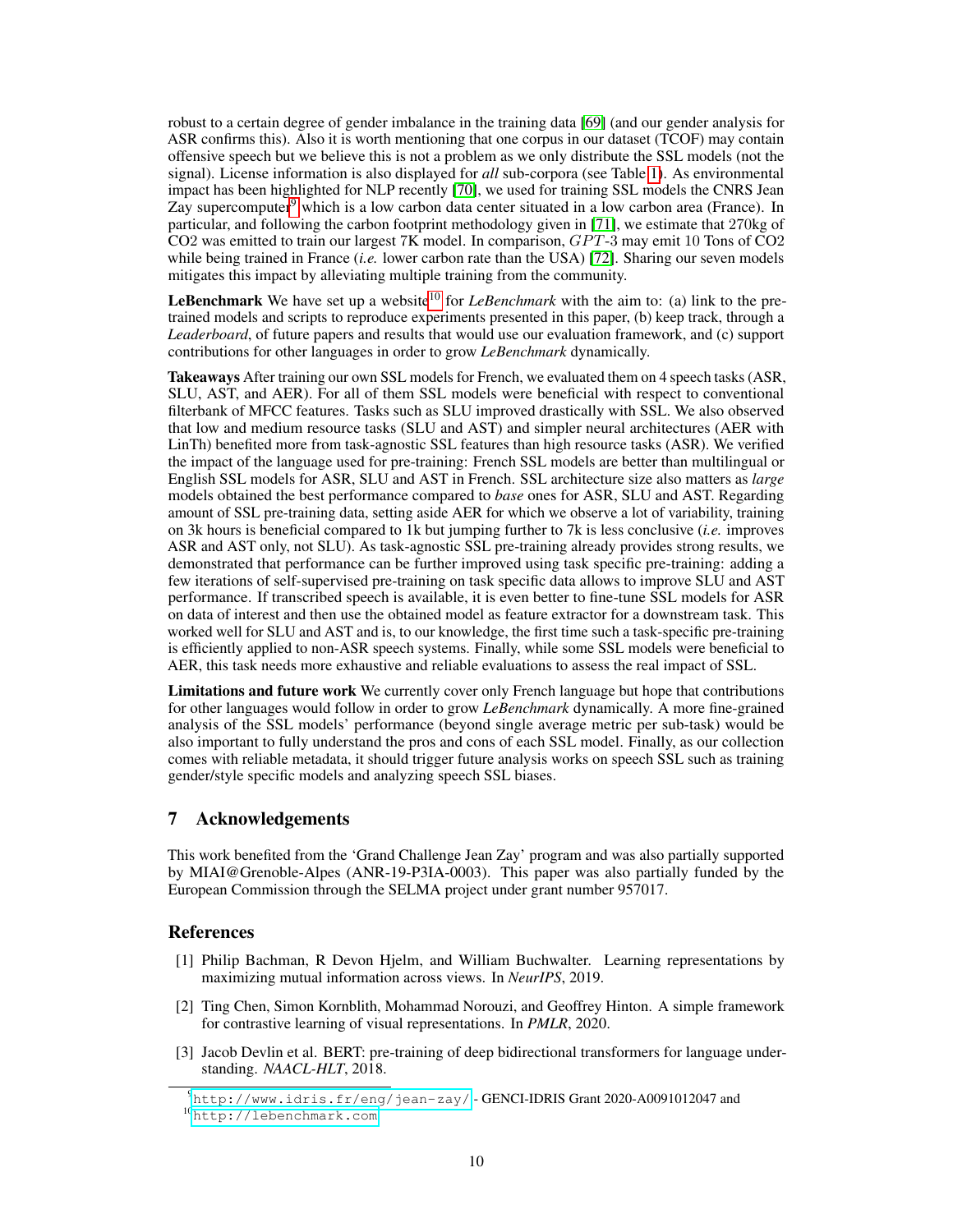- <span id="page-10-0"></span>[4] Colin Raffel, Noam Shazeer, Adam Roberts, Katherine Lee, Sharan Narang, Michael Matena, Yanqi Zhou, Wei Li, and Peter J Liu. Exploring the limits of transfer learning with a unified text-to-text transformer. *arXiv preprint arXiv:1910.10683*, 2019.
- <span id="page-10-1"></span>[5] Alexei Baevski, Michael Auli, and Abdelrahman Mohamed. Effectiveness of self-supervised pre-training for speech recognition. *CoRR*, abs/1911.03912, 2019.
- <span id="page-10-2"></span>[6] Kazuya Kawakami, Luyu Wang, Chris Dyer, Phil Blunsom, and Aaron van den Oord. Learning robust and multilingual speech representations. In *EMNLP*, 2020.
- <span id="page-10-3"></span>[7] Sebastian Ruder. Challenges and Opportunities in NLP Benchmarking. [http://ruder.io/](http://ruder.io/nlp-benchmarking) [nlp-benchmarking](http://ruder.io/nlp-benchmarking), 2021.
- <span id="page-10-4"></span>[8] David Schlangen. Targeting the benchmark: On methodology in current natural language processing research. In *Proceedings of the 59th Annual Meeting of the Association for Computational Linguistics and the 11th International Joint Conference on Natural Language Processing (Volume 2: Short Papers)*, pages 670–674, Online, August 2021. Association for Computational Linguistics.
- <span id="page-10-5"></span>[9] Solène Evain, Ha Nguyen, Hang Le, Marcely Zanon Boito, Salima Mdhaffar, Sina Alisamir, Ziyi Tong, Natalia Tomashenko, Marco Dinarelli, Titouan Parcollet, Alexandre Allauzen, Yannick Estève, Benjamin Lecouteux, François Portet, Solange Rossato, Fabien Ringeval, Didier Schwab, and Laurent Besacier. LeBenchmark: A Reproducible Framework for Assessing Self-Supervised Representation Learning from Speech. In *Proc. Interspeech 2021*, pages 1439–1443, 2021.
- <span id="page-10-6"></span>[10] Suchin Gururangan, Ana Marasovic, Swabha Swayamdipta, Kyle Lo, Iz Beltagy, Doug Downey, ´ and Noah A. Smith. Don't stop pretraining: Adapt language models to domains and tasks. In *Proceedings of the 58th Annual Meeting of the Association for Computational Linguistics*, pages 8342–8360, Online, July 2020. Association for Computational Linguistics.
- <span id="page-10-7"></span>[11] Jacob Devlin, Ming-Wei Chang, Kenton Lee, and Kristina Toutanova. BERT: pre-training of deep bidirectional transformers for language understanding. *CoRR*, abs/1810.04805, 2018.
- <span id="page-10-8"></span>[12] Matthew E. Peters, Mark Neumann, Mohit Iyyer, Matt Gardner, Christopher Clark, Kenton Lee, and Luke Zettlemoyer. Deep contextualized word representations. *NAACL-HLT*, 2018.
- <span id="page-10-9"></span>[13] Yu-An Chung, Wei-Ning Hsu, Hao Tang, and James R. Glass. An unsupervised autoregressive model for speech representation learning. *CoRR*, abs/1904.03240, 2019.
- <span id="page-10-10"></span>[14] Yu-An Chung and James Glass. Improved speech representations with multi-target autoregressive predictive coding, 2020.
- <span id="page-10-11"></span>[15] Steffen Schneider, Alexei Baevski, Ronan Collobert, and Michael Auli. wav2vec: Unsupervised Pre-Training for Speech Recognition. In *Proc. Interspeech 2019*, pages 3465–3469, 2019.
- <span id="page-10-12"></span>[16] Yu-An Chung and James Glass. Generative pre-training for speech with autoregressive predictive coding. In *ICASSP*, 2020.
- <span id="page-10-13"></span>[17] Morgane Riviere, Armand Joulin, Pierre-Emmanuel Mazaré, and Emmanuel Dupoux. Unsupervised pretraining transfers well across languages. In *ICASSP 2020-2020 IEEE International Conference on Acoustics, Speech and Signal Processing (ICASSP)*, pages 7414–7418. IEEE, 2020.
- <span id="page-10-14"></span>[18] Alexei Baevski, Yuhao Zhou, Abdelrahman Mohamed, and Michael Auli. wav2vec 2.0: A framework for self-supervised learning of speech representations. In Hugo Larochelle, Marc'Aurelio Ranzato, Raia Hadsell, Maria-Florina Balcan, and Hsuan-Tien Lin, editors, *Advances in Neural Information Processing Systems 33: Annual Conference on Neural Information Processing Systems 2020, NeurIPS 2020, December 6-12, 2020, virtual*, 2020.
- <span id="page-10-15"></span>[19] Xingchen Song, Guangsen Wang, Zhiyong Wu, Yiheng Huang, Dan Su, Dong Yu, and Helen Meng. Speech-xlnet: Unsupervised acoustic model pretraining for self-attention networks. 2019.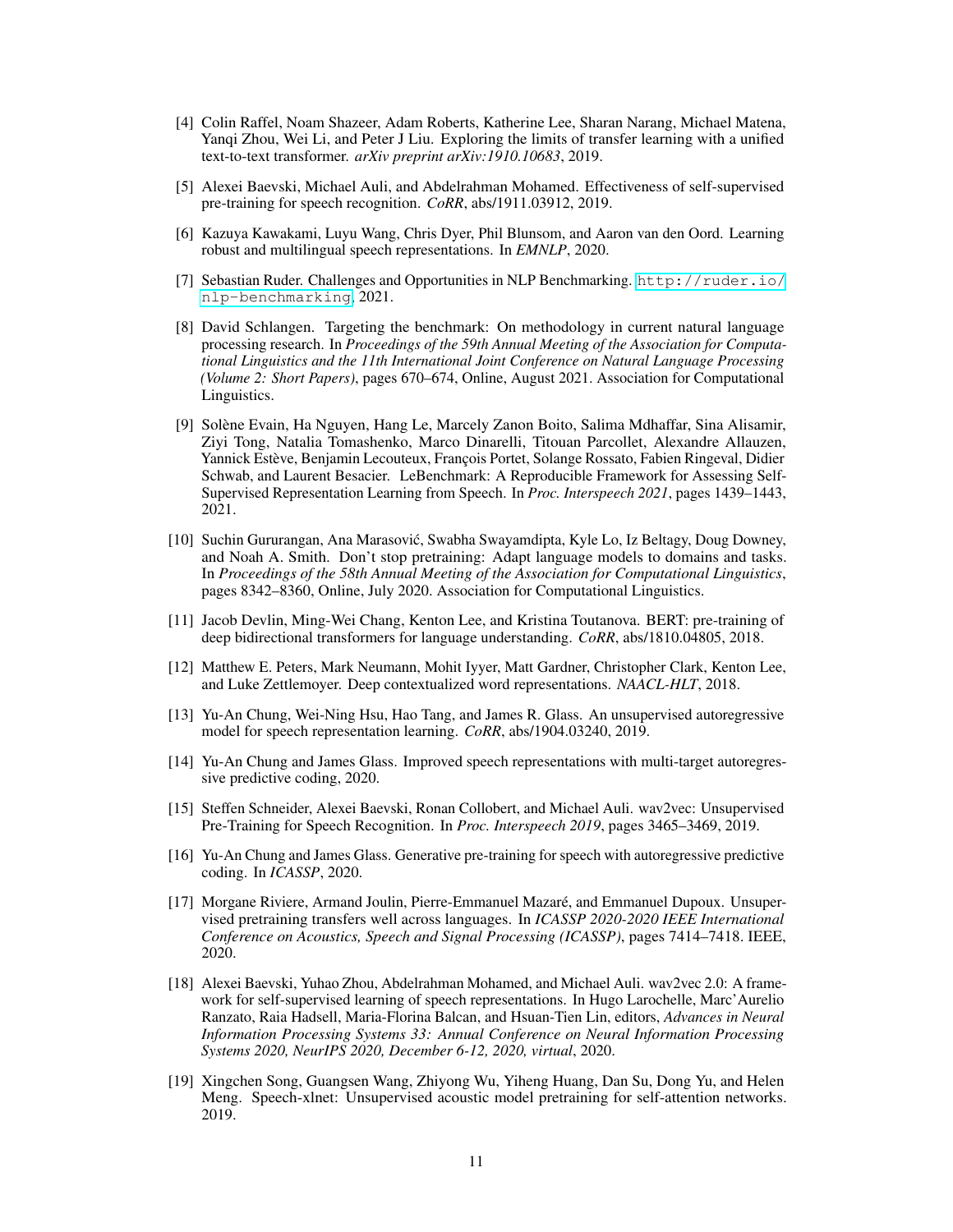- <span id="page-11-0"></span>[20] Andy T. Liu, Shu-wen Yang, Po-Han Chi, Po-chun Hsu, and Hung-yi Lee. Mockingjay: Unsupervised speech representation learning with deep bidirectional transformer encoders. *ICASSP 2020 - 2020 IEEE International Conference on Acoustics, Speech and Signal Processing (ICASSP)*, May 2020.
- <span id="page-11-1"></span>[21] Weiran Wang, Qingming Tang, and Karen Livescu. Unsupervised pre-training of bidirectional speech encoders via masked reconstruction, 2020.
- <span id="page-11-2"></span>[22] Alexis Conneau, Alexei Baevski, Ronan Collobert, Abdelrahman Mohamed, and Michael Auli. Unsupervised cross-lingual representation learning for speech recognition. *arXiv:2006.13979*, 2020.
- <span id="page-11-3"></span>[23] Changhan Wang, Morgane Rivière, Ann Lee, Anne Wu, Chaitanya Talnikar, Daniel Haziza, Mary Williamson, Juan Pino, and Emmanuel Dupoux. Voxpopuli: A large-scale multilingual speech corpus for representation learning, semi-supervised learning and interpretation. *arXiv:2101.00390*, 2021.
- <span id="page-11-4"></span>[24] Alex Wang, Amanpreet Singh, Julian Michael, Felix Hill, Omer Levy, and Samuel Bowman. GLUE: A multi-task benchmark and analysis platform for natural language understanding. In *Proceedings of the 2018 EMNLP Workshop BlackboxNLP: Analyzing and Interpreting Neural Networks for NLP*, pages 353–355, Brussels, Belgium, November 2018. Association for Computational Linguistics.
- <span id="page-11-5"></span>[25] Hang Le, Loïc Vial, Jibril Frej, Vincent Segonne, Maximin Coavoux, Benjamin Lecouteux, Alexandre Allauzen, Benoît Crabbé, Laurent Besacier, and Didier Schwab. Flaubert: Unsupervised language model pre-training for french. *CoRR*, abs/1912.05372, 2019.
- <span id="page-11-6"></span>[26] Sungjoon Park, Jihyung Moon, Sungdong Kim, Won-Ik Cho, Jiyoon Han, Jangwon Park, Chisung Song, Junseong Kim, Yongsook Song, Tae Hwan Oh, Joohong Lee, Juhyun Oh, Sungwon Lyu, Younghoon Jeong, Inkwon Lee, Sangwoo Seo, Dongjun Lee, Hyunwoo J. Kim, Myeonghwa Lee, Seongbo Jang, Seungwon Do, Sunkyoung Kim, Kyungtae Lim, Jongwon Lee, Kyumin Park, Jamin Shin, Seonghyun Kim, Eunjeong Lucy Park, Alice Oh, Jung-Woo Ha, and Kyunghyun Cho. KLUE: korean language understanding evaluation. *CoRR*, abs/2105.09680, 2021.
- <span id="page-11-7"></span>[27] Shu-Wen Yang, Po-Han Chi, Yung-Sung Chuang, Cheng-I Jeff Lai, Kushal Lakhotia, Yist Y. Lin, Andy T. Liu, Jiatong Shi, Xuankai Chang, Guan-Ting Lin, Tzu-Hsien Huang, Wei-Cheng Tseng, Ko-tik Lee, Da-Rong Liu, Zili Huang, Shuyan Dong, Shang-Wen Li, Shinji Watanabe, Abdelrahman Mohamed, and Hung-yi Lee. SUPERB: speech processing universal performance benchmark. *CoRR*, abs/2105.01051, 2021.
- <span id="page-11-8"></span>[28] Vineel Pratap, Qiantong Xu, Anuroop Sriram, Gabriel Synnaeve, and Ronan Collobert. Mls: A large-scale multilingual dataset for speech research. In *INTERSPEECH*, Shanghai, China, 2020.
- <span id="page-11-9"></span>[29] African accented french, slr57, 2003. Type: dataset, https://www.openslr.org/57/.
- <span id="page-11-10"></span>[30] Clément Le Moine and Nicolas Obin. Att-HACK: An Expressive Speech Database with Social Attitudes. In *Speech Prosody*, 2020.
- <span id="page-11-11"></span>[31] Philippe Gournay, Olivier Lahaie, and Roch Lefebvre. A Canadian French emotional speech dataset. In *MMSys*, 2018.
- <span id="page-11-12"></span>[32] S. Branca-Rosoff, S. Fleury, F. Lefeuvre, and M. Pires. Discours sur la ville. Présentation du Corpus de Français parlé Parisien des années 2000 (CFPP2000), 2012. http://cfpp2000.univparis3.fr/CFPP2000.pdf.
- <span id="page-11-13"></span>[33] Iris Eshkol-Taravella, Olivier Baude, Denis Maurel, Linda Hriba, Céline Dugua, and Isabelle Tellier. Un grand corpus oral "disponible" : le corpus d'Orléans 1968-2012. *Ressources Linguistiques Libres - Traitement Automatique des Langues*, 53(2):17–46, 2011.
- <span id="page-11-14"></span>[34] Yannick Estève, Thierry Bazillon, Jean-Yves Antoine, Frédéric Béchet, and Jérôme Farinas. The EPAC Corpus: Manual and Automatic Annotations of Conversational Speech in French Broadcast News. In *Proceedings of the Seventh International Conference on Language Resources and Evaluation (LREC'10)*, Valletta, Malta, May 2010. European Language Resources Association (ELRA).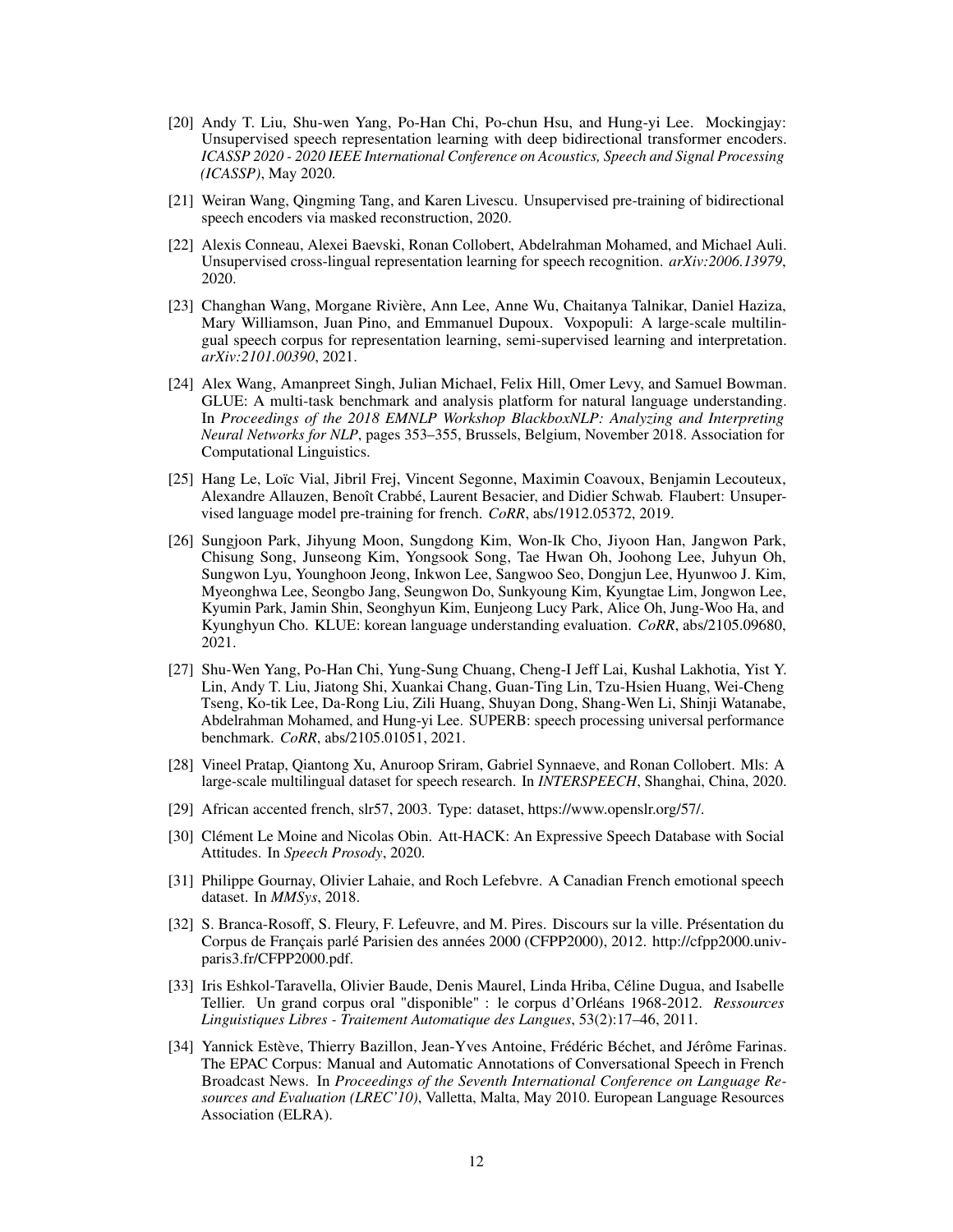- <span id="page-12-0"></span>[35] Tanja Bänziger, Marcello Mortillaro, and Klaus Scherer. Introducing the Geneva Multimodal Expression Corpus for Experimental Research on Emotion Perception. *Emotion (Washington, D.C.)*, 12(5):1161–79, 2012.
- <span id="page-12-1"></span>[36] Gadet Françoise. Les parlers jeunes dans l'île-de-France multiculturelle. *Paris and Gap, Ophrys*, 2017.
- <span id="page-12-2"></span>[37] Mpf, 2019. https://hdl.handle.net/11403/mpf/v3, ORTOLANG (Open Resources and TOols for LANGuage) –www.ortolang.fr.
- <span id="page-12-3"></span>[38] Fabrice Lefèvre, Djamel Mostefa, Laurent Besacier, Yannick Estève, Matthieu Quignard, Nathalie Camelin, Benoit Favre, Bassam Jabaian, and Lina Rojas-Barahona. Robustesse et portabilités multilingue et multi-domaines des systèmes de compréhension de la parole : le projet PortMedia. In *Actes de la conférence conjointe JEP-TALN-RECITAL 2012*, volume 1:JEP, pages 779–786, Grenoble, France, June 2012.
- <span id="page-12-4"></span>[39] ATILF. TCOF : Traitement de corpus oraux en français, 2020. https://hdl.handle.net/11403/tcof/v2.1, ORTOLANG (Open Resources and TOols for LANGuage) –www.ortolang.fr.
- <span id="page-12-5"></span>[40] Marcely Zanon Boito, William Havard, Mahault Garnerin, Éric Le Ferrand, and Laurent Besacier. MaSS: A large and clean multilingual corpus of sentence-aligned spoken utterances extracted from the Bible. In *Proceedings of the 12th Language Resources and Evaluation Conference*, Marseille, France, May 2020. European Language Resources Association.
- <span id="page-12-6"></span>[41] Francisco Torreira, Martine Adda-Decker, and Mirjam Ernestus. The Nijmegen Corpus of Casual French. *Speech Communication*, 52(3):201, January 2010. Publisher: Elsevier : North-Holland.
- <span id="page-12-7"></span>[42] Mirco Ravanelli, Titouan Parcollet, Aku Rouhe, Peter Plantinga, Elena Rastorgueva, Loren Lugosch, Nauman Dawalatabad, Chou Ju-Chieh, Abdel Heba, Francois Grondin, William Aris, Chien-Feng Liao, Samuele Cornell, Sung-Lin Yeh, Hwidong Na, Yan Gao, Szu-Wei Fu, Cem Subakan, Renato De Mori, and Yoshua Bengio. Speechbrain. [https://github.com/](https://github.com/speechbrain/speechbrain) [speechbrain/speechbrain](https://github.com/speechbrain/speechbrain), 2021.
- <span id="page-12-8"></span>[43] Myle Ott, Sergey Edunov, Alexei Baevski, Angela Fan, Sam Gross, Nathan Ng, David Grangier, and Michael Auli. fairseq: A fast, extensible toolkit for sequence modeling. In *Proc. of NAACL-HLT: Demonstrations*, 2019.
- <span id="page-12-9"></span>[44] Daniel Povey, Arnab Ghoshal, Gilles Boulianne, Lukas Burget, Ondrej Glembek, Nagendra Goel, Mirko Hannemann, Petr Motlicek, Yanmin Qian, Petr Schwarz, et al. The kaldi speech recognition toolkit. In *IEEE 2011 workshop on automatic speech recognition and understanding*, 2011.
- <span id="page-12-10"></span>[45] Guillaume Gravier, Gilles Adda, Niklas Paulson, Matthieu Carré, Aude Giraudel, and Olivier Galibert. The etape corpus for the evaluation of speech-based tv content processing in the french language. In *LREC*, 2012.
- <span id="page-12-11"></span>[46] Rosana Ardila, Megan Branson, Kelly Davis, Michael Henretty, Michael Kohler, Josh Meyer, Reuben Morais, Lindsay Saunders, Francis M Tyers, and Gregor Weber. Common voice: A massively-multilingual speech corpus. In *LREC*, 2020.
- <span id="page-12-12"></span>[47] Daniel Povey, Gaofeng Cheng, Yiming Wang, Ke Li, Hainan Xu, Mahsa Yarmohammadi, et al. Semi-orthogonal low-rank matrix factorization for deep neural networks. In *Interspeech*, pages 3743–3747, 2018.
- <span id="page-12-13"></span>[48] Vijayaditya Peddinti, Daniel Povey, and Sanjeev Khudanpur. A time delay neural network architecture for efficient modeling of long temporal contexts. In *Interspeech*, pages 3214–3218, 2015.
- <span id="page-12-14"></span>[49] Fethi Bougares, Paul Deléglise, Yannick Estève, and Mickael Rouvier. Lium asr system for etape french evaluation campaign: experiments on system combination using open-source recognizers. In *International Conference on Text, Speech and Dialogue*, pages 319–326. Springer, 2013.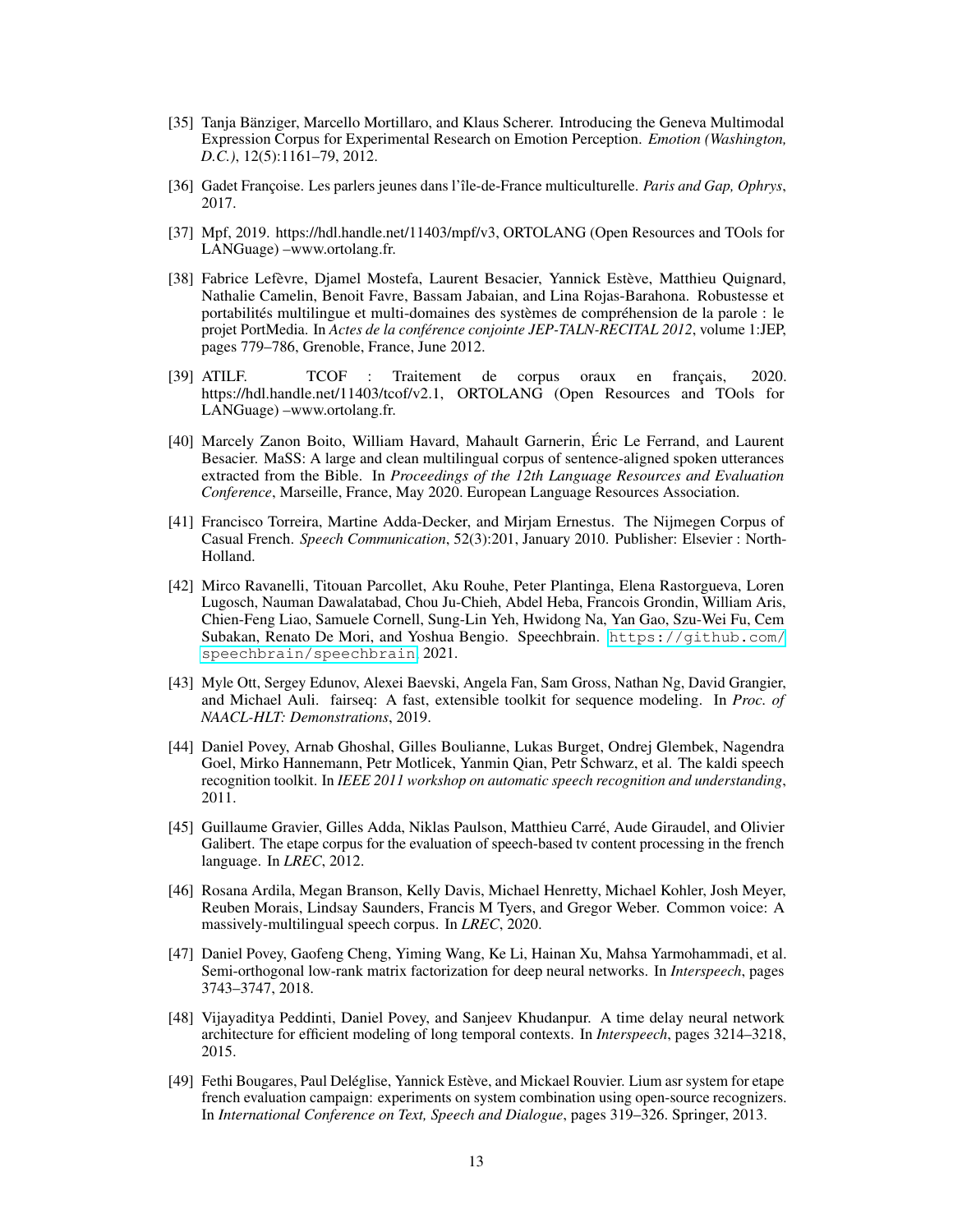- <span id="page-13-0"></span>[50] Maximilian Bisani and Hermann Ney. Bootstrap estimates for confidence intervals in ASR performance evaluation. In *2004 IEEE International Conference on Acoustics, Speech, and Signal Processing*, volume 1, pages I–409. IEEE, 2004.
- <span id="page-13-1"></span>[51] Renato De Mori. *Spoken Dialogues with Computers*. Academic Press, Inc., Orlando, FL, USA, 1997.
- <span id="page-13-2"></span>[52] M. Dinarelli, A. Moschitti, and G. Riccardi. Concept segmentation and labeling for conversational speech. In *Proceedings of Interspeech*, 2009.
- <span id="page-13-3"></span>[53] Marco Dinarelli, Evgeny Stepanov, Sebastian Varges, and Giuseppe Riccardi. The luna spoken dialog system: Beyond utterance classification. In *International Conference on Acoustic, Speech and Signal Processing*, Dallas, Texeas, U.S.A., 2010.
- <span id="page-13-4"></span>[54] Marco Dinarelli. *Spoken Language Understanding: from Spoken Utterances to Semantic Structures*. PhD thesis, International Doctoral School in Information and Communication Technology, Dipartimento di Ingegneria e Scienza dell' Informazione, via Sommarive 14, 38100 Povo di Trento (TN), Italy, 3 2010.
- <span id="page-13-5"></span>[55] Thierry Desot, François Portet, and Michel Vacher. SLU for voice command in smart home: comparison of pipeline and end-to-end approaches. In *IEEE Automatic Speech Recognition and Understanding Workshop*, Singapore, 2019.
- <span id="page-13-6"></span>[56] Hélène Bonneau-Maynard, Christelle Ayache, Frédéric Bechet, Alexandre Denis, Anne Kuhn, Fabrice Lefèvre, Djamel Mostefa, Matthieu Quignard, Sophie Rosset, Christophe Servan, et al. Results of the french evalda-media evaluation campaign for literal understanding. In *The fifth international conference on Language Resources and Evaluation (LREC 2006)*, 2006.
- <span id="page-13-7"></span>[57] S. Quarteroni, G. Riccardi, and M. Dinarelli. What's in an ontology for spoken language understanding. In *Interspeech*, Brighton, U.K., 2009.
- <span id="page-13-8"></span>[58] S. Hochreiter and J. Schmidhuber. Long short-term memory. *Neural Comput.*, 9(8), November 1997.
- <span id="page-13-9"></span>[59] Dzmitry Bahdanau, Kyunghyun Cho, and Yoshua Bengio. Neural Machine Translation by Jointly Learning to Align and Translate. In *Proc. of ICLR*, 2015.
- <span id="page-13-10"></span>[60] A. Graves, S. Fernández, F. Gomez, and J. Schmidhuber. Connectionist temporal classification: Labelling unsegmented sequence data with recurrent neural networks. In *Proceedings of ICML*, pages 369–376. ACM, 2006.
- <span id="page-13-11"></span>[61] Elizabeth Salesky, Matthew Wiesner, Jacob Bremerman, Roldano Cattoni, Matteo Negri, Marco Turchi, Douglas W Oard, and Matt Post. The multilingual tedx corpus for speech recognition and translation. *arXiv preprint arXiv:2102.01757*, 2021.
- <span id="page-13-12"></span>[62] Philipp Koehn. Statistical significance tests for machine translation evaluation. In *EMNLP*, pages 388–395. ACL, 2004.
- <span id="page-13-13"></span>[63] Fabien Ringeval, Andreas Sonderegger, Juergen Sauer, and Denis Lalanne. Introducing the recola multimodal corpus of remote collaborative and affective interactions. In *2013 10th IEEE international conference and workshops on automatic face and gesture recognition (FG)*, pages 1–8. IEEE, 2013.
- <span id="page-13-14"></span>[64] Manon Macary, Marie Tahon, Yannick Estève, and Anthony Rousseau. Allosat: A new call center french corpus for satisfaction and frustration analysis. In *Proceedings of the 12th Language Resources and Evaluation Conference*, pages 1590–1597, 2020.
- <span id="page-13-15"></span>[65] I Lawrence and Kuei Lin. A concordance correlation coefficient to evaluate reproducibility. *Biometrics*, pages 255–268, 1989.
- <span id="page-13-16"></span>[66] Felix Weninger et al. Discriminatively trained Recurrent Neural Networks for continuous dimensional emotion recognition from audio. In *IJCAI*, 2016.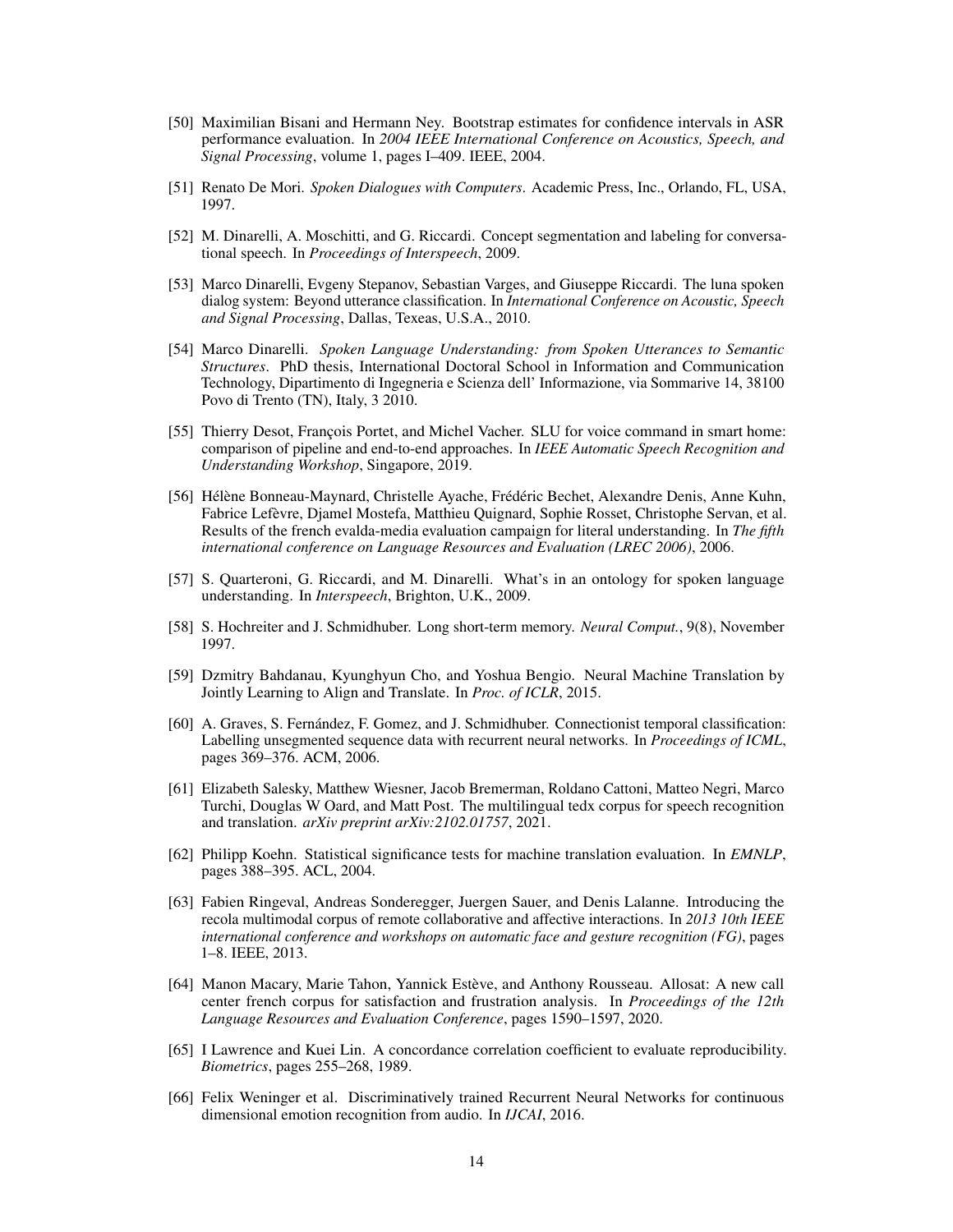- <span id="page-14-0"></span>[67] George Trigeorgis, Fabien Ringeval, Raymond Brueckner, Erik Marchi, Mihalis A Nicolaou, Björn Schuller, and Stefanos Zafeiriou. Adieu features? end-to-end speech emotion recognition using a deep convolutional recurrent network. In *2016 IEEE international conference on acoustics, speech and signal processing (ICASSP)*, pages 5200–5204. IEEE, 2016.
- <span id="page-14-1"></span>[68] Anna Rogers. Changing the world by changing the data. In *Proceedings of the 59th Annual Meeting of the Association for Computational Linguistics and the 11th International Joint Conference on Natural Language Processing (Volume 1: Long Papers)*, Online, August 2021. Association for Computational Linguistics.
- <span id="page-14-2"></span>[69] Mahault Garnerin, Solange Rossato, and Laurent Besacier. Investigating the impact of gender representation in ASR training data: a case study on librispeech. In *Proceedings of the 3rd Workshop on Gender Bias in Natural Language Processing*, pages 86–92, Online, August 2021. Association for Computational Linguistics.
- <span id="page-14-3"></span>[70] Emma Strubell, Ananya Ganesh, and Andrew McCallum. Energy and policy considerations for deep learning in NLP. In *Proceedings of the 57th Annual Meeting of the Association for Computational Linguistics*, pages 3645–3650, Florence, Italy, July 2019. Association for Computational Linguistics.
- <span id="page-14-4"></span>[71] Titouan Parcollet and Mirco Ravanelli. The Energy and Carbon Footprint of Training End-to-End Speech Recognizers. working paper or preprint, 2021.
- <span id="page-14-5"></span>[72] Lasse F Wolff Anthony, Benjamin Kanding, and Raghavendra Selvan. Carbontracker: Tracking and predicting the carbon footprint of training deep learning models. *arXiv preprint arXiv:2007.03051*, 2020.
- [73] Daniel Povey, Vijayaditya Peddinti, Daniel Galvez, Pegah Ghahremani, Vimal Manohar, Xingyu Na, Yiming Wang, and Sanjeev Khudanpur. Purely sequence-trained neural networks for asr based on lattice-free mmi. In *Interspeech*, pages 2751–2755, 2016.
- [74] Tom Ko, Vijayaditya Peddinti, Daniel Povey, and Sanjeev Khudanpur. Audio augmentation for speech recognition. In *Sixteenth Annual Conference of the International Speech Communication Association*, 2015.
- [75] Rico Sennrich, Barry Haddow, and Alexandra Birch. Neural machine translation of rare words with subword units. In *ACL*, 2016.
- [76] Marco Dinarelli, Vedran Vukotic, and Christian Raymond. Label-dependency coding in Simple Recurrent Networks for Spoken Language Understanding. In *Interspeech*, Stockholm, Sweden, August 2017.
- [77] L. Lugosch, M. Ravanelli, P. Ignoto, V. S. Tomar, and Y. Bengio. Speech model pre-training for end-to-end spoken language understanding. *CoRR*, abs/1904.03670, 2019.
- [78] Marco Dinarelli, Nikita Kapoor, Bassam Jabaian, and Laurent Besacier. A data efficient end-to-end spoken language understanding architecture. In *ICASSP*, Spain, 2020.
- [79] William Chan, Navdeep Jaitly, Quoc Le, and Oriol Vinyals. Listen, attend and spell: A neural network for large vocabulary conversational speech recognition. In *2016 IEEE International Conference on Acoustics, Speech and Signal Processing (ICASSP)*, pages 4960–4964. IEEE, 2016.
- [80] Sahar Ghannay, Antoine Caubrière, Yannick Estève, Nathalie Camelin, Edwin Simonnet, Antoine Laurent, and Emmanuel Morin. End-to-end named entity and semantic concept extraction from speech. In *2018 IEEE Spoken Language Technology Workshop (SLT)*, pages 692–699. IEEE, 2018.
- [81] Antoine Caubrière, Natalia Tomashenko, Antoine Laurent, Emmanuel Morin, Nathalie Camelin, and Yannick Estève. Curriculum-based transfer learning for an effective end-to-end spoken language understanding and domain portability. *CoRR*, 2019.